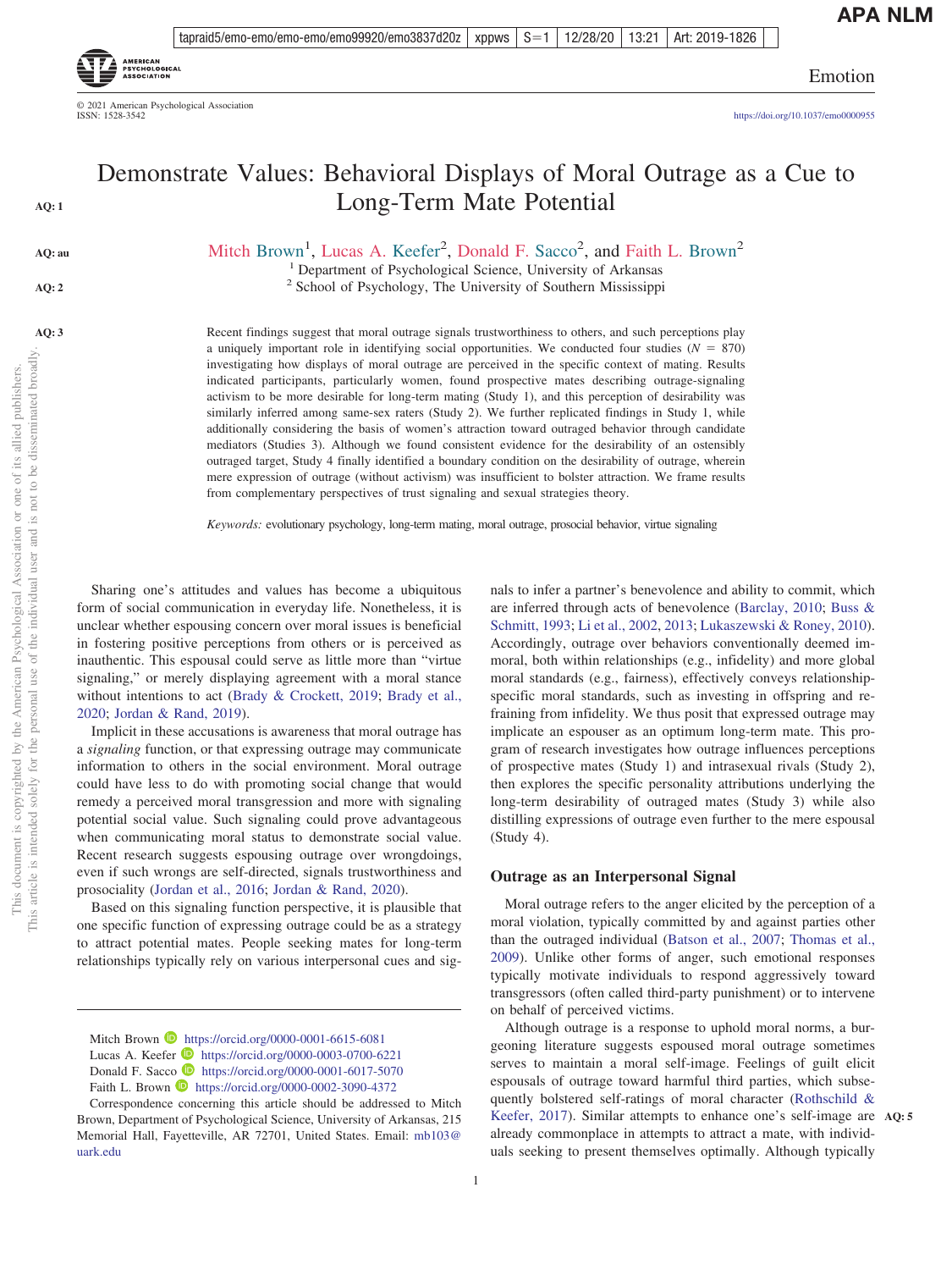considered in terms of increasing attractiveness, salient mating opportunities similarly lead individuals to demonstrate their moral character (e.g., [Guadagno et al., 2012;](#page-13-1) [Li et al., 2010;](#page-14-6) [Makhanova](#page-14-7) [et al., 2017\)](#page-14-7).

While bolstering self-perceptions of moral worth, outrage can effectively communicate one's prosocial orientation to others. Strong emotional responses to moral transgressions are most apparent in the presence of an audience [\(Kurzban et al., 2007\)](#page-14-8) or when individuals have no other outlet to demonstrate prosociality [\(Jordan & Rand, 2020\)](#page-14-1). A game theoretic model of prosociality suggests that third-party punishment could serve as an interpersonal signal of prosociality to others that the outraged individuals are trustworthy and will be altruistic in the future [\(Jordan et al.,](#page-13-2) [2016\)](#page-13-2). From within a mating context, this demonstration of one's own prosociality could be in the service of competitive altruism. Indeed, costly behavior signaling prosociality is useful in heightening social status within a group, which would further increase one's opportunities to mate [\(Griskevicius et al., 2010,](#page-13-3) [2007\)](#page-13-4).

Presenting oneself as prosocial is essential for group living to ensure continued access to resources and mates. However, prosociality leaves one vulnerable to exploitation, necessitating selection to favor cooperative groups [\(Trivers, 1971\)](#page-15-1). Thus, early forms of morality may have evolved to facilitate the reciprocal altruism necessary for group living to be adaptive by defining socially appropriate treatment of others [\(Krebs, 2008\)](#page-14-9). Game theoretic models of social interactions posit that morality emerged to facilitate cooperative exchanges necessary for group living, with group members espousing outrage toward, and subsequently punishing, those transgressing against shared moral standards [\(Pedersen et al.,](#page-14-10) [2013\)](#page-14-10). The positive reputational consequences of outrage could also produce several downstream perceptions of individuals as desirable in other contexts that require prosociality. Beyond general social contexts that implicate outrage as particularly desirable, this current program of research focuses on the downstream consequences of outrage's signal value in relationships.

#### **Contextual Mate Preferences**

Humans' highly social nature necessitates selection of group members most capable of facilitating reciprocal altruism, which would therefore reduce the likelihood of their exploitation. This selection of benevolent conspecifics for group living is critical for various social contexts that include friendships, coalitional alliances, and relationships. This implicates those espousing outrage as particularly desirable for group living. Despite the potential import of selecting those espousing outrage across various contexts [\(Jordan et al., 2016\)](#page-13-5), given the considerable investments required for successful reproduction, selecting a mate who readily espouses outrage could be especially crucial. Humans' reproductive success is contingent on identifying physical and psychological traits indicating a potential mate's ability to satisfy reproductive goals and therefore offset the costs of reproduction. This requires identifying prospective mates exhibiting complementary genetic traits and the potential to invest in offspring [\(Trivers,](#page-15-2) [1972\)](#page-15-2). Given that social environments are rich with potential partners, all of whom might be expected to only partially satisfy all of one's criteria, individuals must prioritize certain traits over others.

One key distinction in priorities is based on whether one is pursuing a short-term (STM) or long-term mating (LTM) strategy [\(Buss & Schmitt, 1993;](#page-12-3) [Li et al., 2013\)](#page-14-3). Upon prioritizing one approach, individuals identify contextually desirable constellations of traits that would optimize salient reproductive goals [\(Jonason et](#page-13-6) [al., 2012\)](#page-13-6). STM emphasizes acquisition of multiple partners for uncommitted sexual encounters, eliciting prioritization of physical attractiveness [\(Kenrick et al., 1993;](#page-14-11) [Li & Kenrick, 2006\)](#page-14-12). Women prefer more muscular men in STM, given its connotation of good genes [\(Frederick & Haselton, 2007\)](#page-13-7). Conversely, men pursuing similar strategies prioritize female body shapes connoting fertility (e.g., narrow waists) to increase reproductive success [\(Singh et al.,](#page-15-3) [2010\)](#page-15-3). Furthermore, STM-oriented individuals prefer mates whose behavioral repertoire connotes matched interest in promiscuity, implicating such mates as willing to dissolve a current pairbond following a sexual encounter [\(Brown & Sacco, 2017;](#page-12-5) [Brown et al.,](#page-12-6) [2019;](#page-12-6) [Jonason & Buss, 2012\)](#page-13-8).

LTM refers to monogamous, committed pair-bonding. Despite still preferring physically attractive mates, LTM prioritizes mates demonstrating prosocial behavioral repertoires, with women additionally preferring traits connoting men's access to resources and willingness to invest those resources in relationships [\(Barclay,](#page-12-2) [2010;](#page-12-2) [Brown & Sacco, 2019;](#page-12-7) [Jonason et al., 2012;](#page-13-9) [Li et al., 2002\)](#page-14-2). For individuals pursuing LTM, a central challenge is identifying prosocial mates who are therefore likely to adhere to normative relationship behaviors, including commitment and fidelity. Previous work has indeed demonstrated the importance of morality in facilitating and maintaining relationships [\(Heiphetz et al., 2018,](#page-13-10) [2017\)](#page-13-11), which could subsequently foster an interest in those directly espousing a moral framework and thus implicate a prospective mate as capable of satisficing LTM needs. Long-term mates espousing morality would solve specific adaptive problems men and women face. Selecting women whom men perceive as especially committed to a current pairbond (i.e., relationship) would reduce their concerns of paternal uncertainty; men's commitment similarly indicates proclivity to commit resources to a current pairbond.

Previous work has further suggested that individuals are capable of inferring others' value in LTM through certain aspects of a prospective mate's morality. For example, consider work on socalled deontological decisional strategies. Humans frequently prefer to adhere to socially prescribed rules rather than calculated decisions (i.e., utilitarianism) and prefer to engage those who reflexively seek to follow social rules reflexively and espouse greater levels of outrage [\(Conway & Gawronski, 2013;](#page-13-12) [Jordan et](#page-13-5) [al., 2016;](#page-13-5) [Tetlock, 2003\)](#page-15-4). Those reflexively engaging in such socially conventional morality, whether it be refusing to make a utilitarian decision in a moral dilemma or administering a thirdparty punishment in response to an injustice, are perceived as especially desirable interaction partners and warm [\(Everett et al.,](#page-13-13) [2016;](#page-13-13) [Jordan et al., 2016;](#page-13-0) [Rom et al., 2017;](#page-14-13) [Sacco et al., 2017\)](#page-14-14). **AQ: 7** Those reflexively espousing their adherence to social rules further perceived as disinterested in promiscuity and desirable in LTM, as they would be perceived as more capable of adhering to relationship conventions [\(Brown & Sacco, 2019\)](#page-12-7). Given the possibility that outrage emerged to foster perceptions of immediate adherence to the rules governing reciprocal altruism, prospective mates' outrage would seem likely to similarly augment their LTM desirability. Conversely, such reflexive adherence to social rules would

**AQ: 6**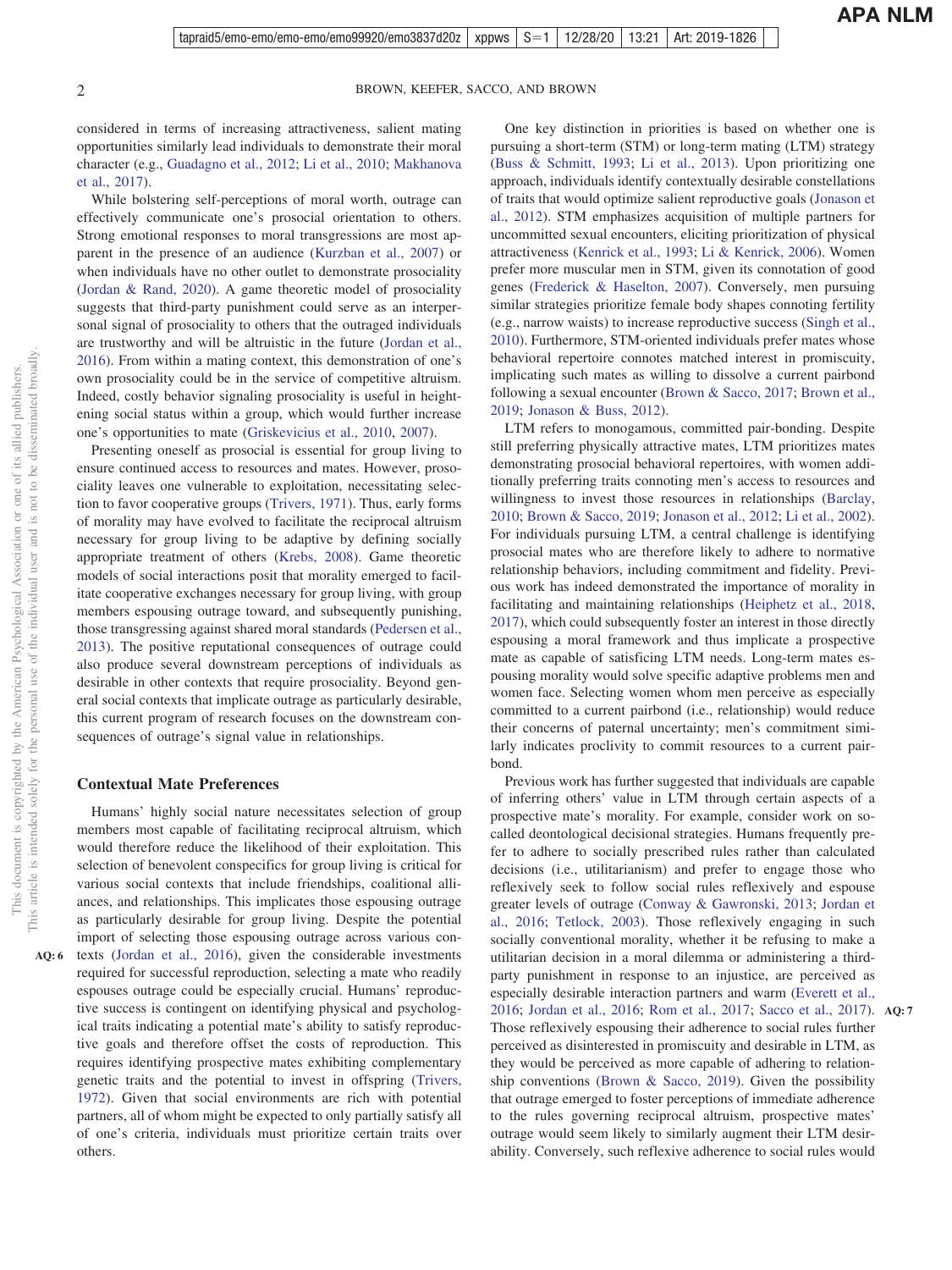**AQ: 8**

necessarily implicate someone consistently espousing outrage as less capable of engaging in social behaviors not deemed conventionally moral (i.e., promiscuity). This desirability in LTM would necessarily undermine their STM desirability, wherein an emotional aversion to deviating from social rules in relations (i.e., relational dissolution) would be disadvantageous in satisfying STM goals [\(Jonason & Buss, 2012\)](#page-13-8).

#### **The Current Research**

The current program of research sought to identify the communicative properties of moral outrage in relation to mating goals. Given that moral outrage signals prosociality [\(Jordan et al., 2016\)](#page-13-0), and that strict moral rules have been shown to connote long-term mating goals [\(Brown & Sacco, 2019\)](#page-12-7), we predicted that moral outrage would both bolster attractiveness as a mate and convey mating intentions of outraged individuals. We first considered how inferences shape perceptions of one's preferred mating strategies.

We specifically considered outraged individuals' desirability for STM and LTM by opposite sex raters (Study 1) and perception of such targets by same-sex raters (Study 2) using within-subjects designs. This latter test has important implications for identifying likely sources of intrasexual competition that could interfere with one's own mating goals. Navigating mating competition requires detecting same-sex individuals competing for the same goals [\(Griskevicius et al., 2007\)](#page-13-4).

Studies 3 and 4 provided additional evidence for the desirability of outraged targets using between-subjects designs intended to test why these effects were observed. First, we sought to identify potential evaluative bases for the desirability of outraged mates (Study 3). To the extent that outraged targets seem more appropriate for LTM, there are open questions about what personality information is conveyed by expressions of outrage. Accordingly, we assessed perceptions of outraged targets to test our prediction that expressed outrage bolsters suitability for LTM via an increase in the perceived trustworthiness of those outraged targets. Finally, we addressed the possibility that the observed effects are due to expressed outrage and not just nonoutraged concern about the topics (Study 4). Studies received IRB approval across two separate institutes. Data and materials for these four studies, as well as results of a separate replication of Study 3, are openly available at [https://osf.io/ntgvw/.](https://osf.io/ntgvw/)

#### **Study 1**

Study 1 was based on previous research indicating that people perceive prospective mates who espouse aversion to deviating

from social rules as especially interested in LTM and disinterested in STM [\(Brown & Sacco, 2019\)](#page-12-7). However, unlike research assessing prosociality through an actor's decision to hypothetical dilemmas (e.g., trolley problems) or participation in a hypothetical economic game [\(Barclay, 2010\)](#page-12-2), moral outrage may provide a concrete signal of prosociality by addressing the righting of a wrong. We predicted participants would report greater attraction toward outraged targets given that this is a signal of one's moral integrity. Given the prioritization of benevolence in LTM [\(Li et al.,](#page-14-2) [2002\)](#page-14-2), we further predicted this attraction toward outraged prospective mates would be most apparent for individuals with a greater preference for LTM.

# **Method**

#### *Participants*

A sample of 256 participants from a public university in the Southeastern United States completed this study for course credit; although we did not conduct an a priori power analysis, we sought to collect as many participants as possible during a semester. We excluded five participants reporting no heterosexual attraction, a common exclusion criteria for studies involving attraction to opposite sex targets [\(Brown & Sacco, 2018,](#page-12-8) [2019\)](#page-12-7), leaving a sample of  $n = 251$  ( $M_{\text{Age}} = 19.55$  years,  $SD = 3.00$ ; 128 women, 123 men; 59.8% White, 37.6% Black, 3.6% Other). There were no other exclusion criteria. Discrepancies in degrees of freedom in this study, and others in this article, reflect missing data. Sensitivity analyses indicated that we were sufficiently powered to detect small effects (Cohen's  $f = 0.07$ ,  $\beta = 0.80$ ).

#### *Materials and Procedures*

**Target Signals.** Participants viewed two opposite sex targets on a simulated dating site. Targets indicated preferred campus activities and were represented by single images of a neutrally expressive Caucasian young adult of equivocally average attractiveness [\(Minear & Park, 2004\)](#page-14-15). Importantly, activities included **AQ: 9** behaviors designed to connote both anger toward perceived injustice and an effortful response to it that could not be construed merely as virtue signaling (e.g., advocacy work to pay National Collegiate Athletic Association (NCAA) athletes, working to end human trafficking, removing plastic straws from beaches to help sea turtles), or control activities (e.g., intramural sports, working as an RA, playing video games; see [Table 1](#page-2-0) e.g., passage describing activities). **T1**

We utilized specific behaviors as our index for the presence/ absence of outrage, as a dating site paradigm may not necessarily

#### <span id="page-2-0"></span>**Table 1**

*Example Descriptions of Prospective Mates' Extracurricular Activities From the Mock Dating Site in Study 1*

| Target  | Example description of activities                                                                                                                                                                                                                               |
|---------|-----------------------------------------------------------------------------------------------------------------------------------------------------------------------------------------------------------------------------------------------------------------|
| Outrage | On the weekend, I petition for Students for Fair Athletics. This is a letter-writing campaign for<br>university students around the country to change NCAA policies and allow student-athletes<br>to be fairly compensated for their work on and off the field. |
| Control | I am also on an intramural basketball team here. We try to play once a week when I can, but I<br>have been dealing with a shoulder injury.                                                                                                                      |

*Note*. NCAA = National Collegiate Athletic Association.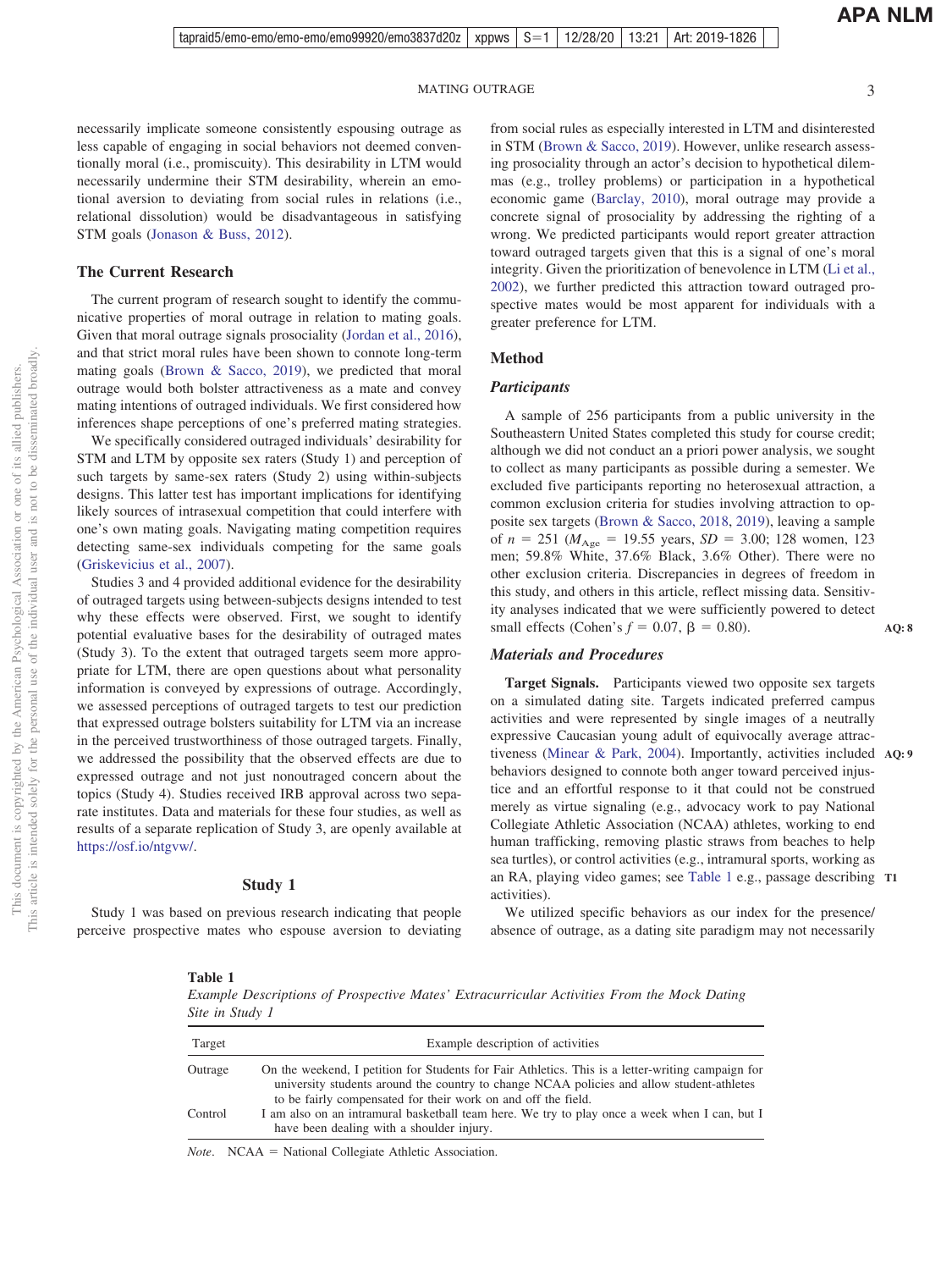afford participants the opportunity to identify the specific emotions through verbalized anger, given that disambiguating anger from outrage is already difficult without a computer interface [\(O'Mara](#page-14-16) [et al., 2011\)](#page-14-16). The behaviors connoting outrage were specifically selected because they ostensibly connoted interest in fostering justice (i.e., ensuring NCAA athletes are not continually exploited for their services, saving sex workers from victimization, reducing the number of animals affected by pollution), a consequence of outrage, beyond behavior merely suggesting benevolence (e.g., simply donating prize money to charity; [Van de Vyver & Abrams,](#page-15-5) [2015\)](#page-15-5). Such displays further suggest the espoused outrage from the target is not merely virtue signaling. This distinction suggests behaviors seeking to right a perceived wrong are indeed putative behavioral indices of outrage.

Images were counterbalanced with activities and presented in a random order. Participants indicated the extent to which targets participated in their respective activities owing to three outragerelated motives (outrage, anger, justice) along 7-point Likert-type scales  $(1 = not at all; 7 = very much)$ ; items were embedded within five additional items not tapping outrage specifically (compassion, fun, friendship, recognition, enjoyment). Outrage items demonstrated acceptable reliability for both outraged and control targets ( $\alpha$ s > 0.65).

**Attraction.** Participants indicated their behavioral attraction toward targets by indicating the extent to which they would be interested in messaging the targets through the dating site, a behavioral index of attraction that extends beyond a desirability assessment [\(Montoya et al., 2018\)](#page-14-17). Attraction was assessed with a  $\text{single face-valid item } (1 = \text{not at all interested; } 7 = \text{very inter-}$ *ested*).

**Contextual Desirability.** Participants also indicated the desirability of targets in specific mating contents using single items [\(Brown & Sacco, 2018\)](#page-12-8). Participants rated how desirable each target would be for STM (i.e., "A short-term partner is someone whom you would desire for casual dating or a one-night stand. Overall, how desirable would you find this person as a short-term partner?") and LTM (i.e., "A long-term partner is someone whom you would desire for a long-term, committed romantic relationship. Overall, how desirable would you find this person as a long-term partner?") on separate 9-point Likert-type scales  $(1 =$ *not at all desirable*;  $5 = average$ ;  $9 = very desirable$ ).

Consenting participants indicated their sex before being filtered to respective targets for the dating site. Then, they responded to opposite sex targets in a randomized and counterbalanced order. Finally, participants were debriefed.

#### **Results**

#### *Manipulation Check*

A paired-samples *t* test indicated that participants perceived targets whose behavior connoted outrage as more outraged  $(M =$ 3.72,  $SD = 1.40$ ) than control targets ( $M = 2.30$ ,  $SD = 1.25$ ),  $t(249) = 12.28, p < .001, d = 1.06.$ 

#### *Attraction*

We submitted attraction to a 2 (Participant Sex: Male vs. Female)  $\times$  2 (Target Signal: Outrage vs. Control) mixed-model ANOVA with repeated factors over the latter factor. A Target Signal main effect indicated participants reported greater attraction toward outraged targets ( $M = 2.79$ ,  $SD = 1.79$ ) than control ( $M =$ 2.48,  $SD = 1.70$ ,  $F(1, 247) = 4.90$ ,  $p = .028$ ,  $\eta_p^2 = 0.019$ . A Participant Sex main effect indicated men reported greater attraction ( $M = 2.81$ ,  $SD = 1.77$ ) than women ( $M = 2.46$ ,  $SD = 1.67$ ),  $F(1, 247) = 4.30, p = .039, \eta_p^2 = 0.017.$ 

Effects were qualified by a Participant Sex  $\times$  Target Signal interaction,  $F(1, 247) = 6.91$ ,  $p = .009$ ,  $\eta_p^2 = 0.027$  (see [Figure 1\)](#page-3-0). Because this and subsequent interactions were predicted a priori, we utilize an alpha level of 0.05 in subordinate analyses [\(Lakens,](#page-14-18) [2016\)](#page-14-18). Simple effects tests indicated we found no evidence for a significant difference in men's attraction toward outraged  $(M =$ 2.79,  $SD = 1.69$ ) and control targets ( $M = 2.84$ ,  $SD = 1.86$ ),  $F(1, 1)$  $246$ ) = 0.08,  $p = .772$ ,  $\eta_p^2 < 0.001$ . Conversely, women reported greater attraction toward outraged targets  $(M = 2.80, SD = 1.89)$ than control targets  $(M = 2.13, SD = 1.46), F(1, 247) = 11.96$ ,  $p < .001$ ,  $\eta_p^2 = 0.046$ . **F1**

#### *Desirability*

We submitted desirability scores to a 2 (Participant Sex: Male vs. Female)  $\times$  2 (Target Signal: Outrage vs. Control)  $\times$  2 (Context: STM vs. LTM) mixed-model ANOVA with repeated factors over the latter two factors. A main effect of Target Signal indicated participants found outraged targets more desirable  $(M = 3.67,$  $SD = 2.33$ ) than control targets ( $M = 3.29$ ,  $SD = 2.17$ ),  $F(1, 1)$ 246) = 9.65,  $p = .002$ ,  $\eta_p^2 = 0.038$ . Another main effect of Context indicated participants perceived targets as more desirable in LTM ( $M = 3.63$ ,  $SD = 2.34$ ) than STM ( $M = 3.33$ ,  $SD = 2.34$ ),  $F(1, 247) = 6.31, p = .013, \eta_p^2 = 0.025$ . Effects were qualified by a Participant Sex  $\times$  Target Signal  $\times$  Context interaction,  $F(1,$  $(247) = 4.25, p = .040, \eta_p^2 = 0.017$ . Participant Sex elicited no main effect,  $F(1, 247) = 0.12$ ,  $p = .722$ ,  $\eta_p^2 = 0.001$ .

We decomposed the three-way interaction by conducting separate two-way ANOVAs for men and women. Women's effects were qualified by a two-way interaction [\(Figure 2a\)](#page-4-0),  $F(1, 126) = F2$ 19.00,  $p < .001$ ,  $\eta_p^2 = 0.131$ . Simple effects revealed women found outraged targets more desirable in LTM ( $M = 4.28$ ,  $SD =$ 2.66) than STM ( $M = 3.24$ ,  $SD = 2.12$ ),  $F(1, 126) = 21.23$ ,  $p <$ .001,  $\eta_p^2 = 0.144$ . No significant difference emerged for LTM  $(M = 3.00, SD = 2.09)$  and STM desirability toward control targets ( $M = 3.26$ ,  $SD = 2.07$ ),  $F(1, 125) = 2.54$ ,  $p = .113$ ,  $\eta_p^2 =$ 0.020.

#### <span id="page-3-0"></span>**Figure 1**

*Men and Women's Attraction Toward Outraged and Control Targets (Study 1), With Standard Error Bars*



*Note.* Higher scores indicate greater attraction.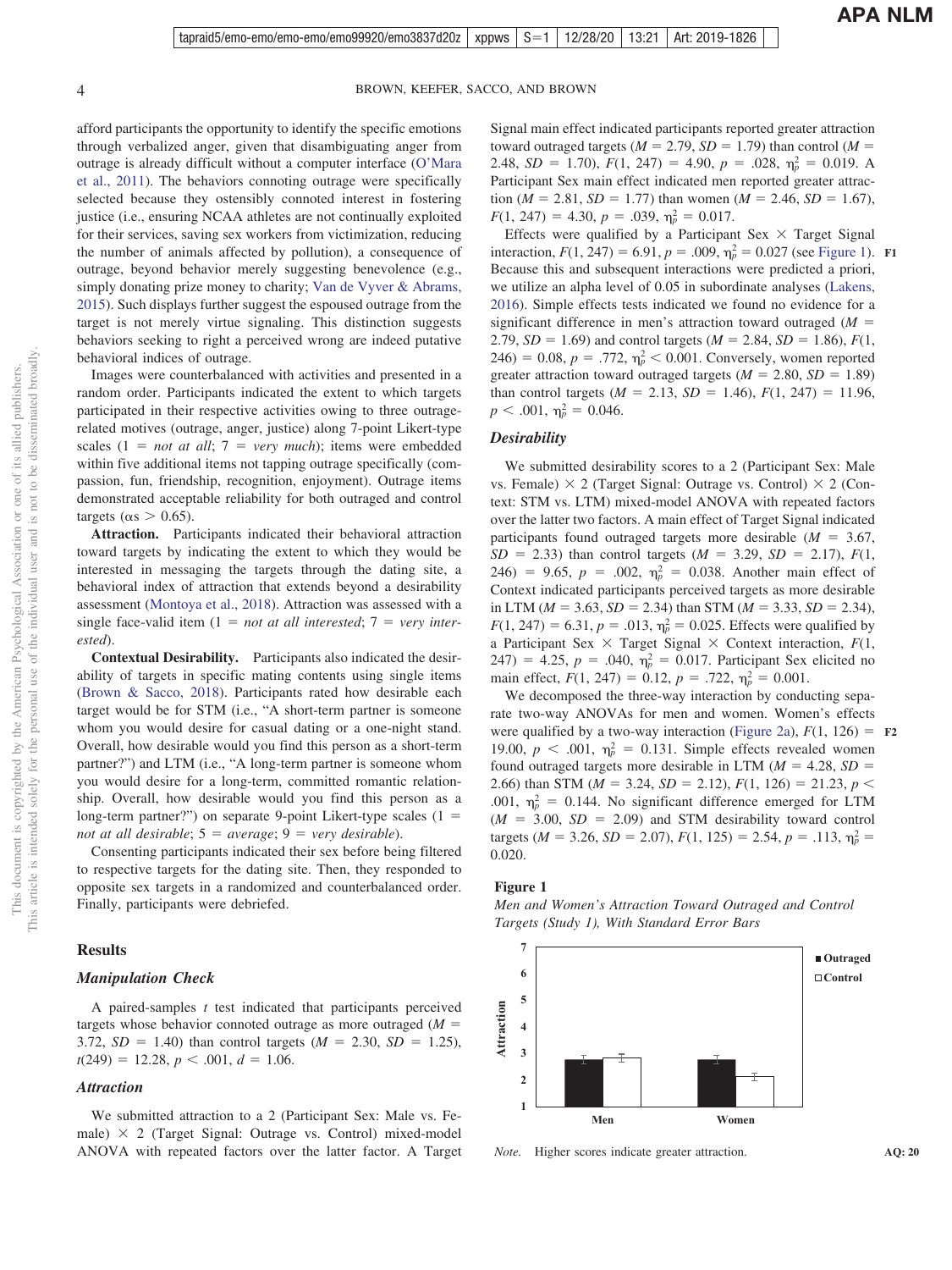<span id="page-4-0"></span>**Figure 2** *Men's (a) and Women's (b) Short-Term (STM) and Long-Term Mating (LTM) Desirability Ratings of Outraged and Control Targets (Study 1), With Standard Error Bars*



*Note.* Higher scores connote greater desirability in the given context.

Effects for men were qualified by a two-way interaction, albeit at a reduced magnitude,  $F(1, 121) = 6.19$ ,  $p = .014$ ,  $\eta_p^2 = 0.049$ [\(Figure 2b\)](#page-4-0). Simple effects tests indicated men perceived outraged targets as more desirable in LTM  $(M = 3.81, SD = 2.30)$  than in STM ( $M = 3.33$ ,  $SD = 2.21$ ),  $F(1, 121) = 5.79$ ,  $p = .018$ ,  $\eta_p^2 =$ 0.046. No significant difference emerged in STM  $(M = 3.49,$  $SD = 2.23$ ) and LTM ( $M = 3.44$ ,  $SD = 2.28$ ) desirability for control targets,  $F(1, 121) = 0.09$ ,  $p = .758$ ,  $\eta_p^2 = 0.001$ .

#### **Discussion**

Supporting predictions, participants indicated greater overall interest in targets whom they perceived as more outraged, although this effect was most apparent for women. Given that outrage is itself a costly interpersonal signal and that women's investment in reproduction is much costlier than men's, it would be advantageous for women to identify men more capable of offsetting these costs through incurring their own for a prospective mate [\(Iredale et al., 2008;](#page-13-14) [Sundie et al., 2011;](#page-15-6) [Trivers, 1972\)](#page-15-2). Additionally, as reflected by the overall desirability of an outraged behavioral repertoire, this heightened interest in an outraged partner could coincide with an aversion to a prospective mate not espousing outrage. The control target could have provided little information on their relational value to women, who are particularly judicious in their selection of mates based on their reproductive costs [\(Haselton & Buss,](#page-13-15) [2000;](#page-13-15) [Kenrick et al., 1993\)](#page-14-11).

Considering specific mating goals, both men and women found mates whom they perceived as outraged especially desirable in LTM. This preference for outraged targets specifically in LTM would be especially adaptive, given the prioritization men and women both place on benevolence in long-term mates [\(Barclay, 2010;](#page-12-2) [Li et al., 2013,](#page-14-3) [2002\)](#page-14-2). Both men and women downregulated this preference for outraged mates in STM. This likely reflects different priorities in STM at odds with perceived goals of outraged individuals [\(Jonason & Buss,](#page-13-8) [2012;](#page-13-8) [Jonason et al., 2015\)](#page-13-16).

#### **Study 2**

Whereas Study 1 sought to identify the contextual mating desirability of behavior indicating moral outrage, it did not consider same-sex perceptions in this context. Study 2 considered how potential intrasexual rivals perceive outrage as a signal. Humans demonstrate considerable sensitivity and vigilance toward attractive intrasexual rivals, including greater sustained attention toward rivals [\(Maner et al., 2007\)](#page-14-19) and perceptual acuity toward cues of sexual receptivity [\(Sacco et al.,](#page-14-20) [2009\)](#page-14-20). Given this vigilance, it would be adaptive to identify behavioral repertoires connoting benevolence in prospective intrasexual rivals and determine their preferred mating strategies. We predicted men and women would perceive same-sex targets espousing higher levels of moral outrage as especially interested in LTM.

# **Method**

#### *Participants*

We recruited 204 participants from a midsized public university in the Southeastern United States in exchange for course credit. We excluded 10 from final analyses for indicating no heterosexual attraction or being older than 40 years of age (see [Brown et al., 2020\)](#page-12-9). The latter methodological decision was to ensure our sample most accurately represented a typical reproductive window, as the average onset age of menopause is 40 to 60 years [\(te Velde & Pearson, 2002\)](#page-15-7). This resulted in a final sample of  $n = 194$  ( $M_{\text{Age}} = 19.67$  years,  $SD = 2.18$ ; 119 women, 75 men; 68.6% White, 23.7% Black, 5.8% Other). Sensitivity analyses indicated that we were sufficiently powered to detect small effects (Cohen's  $f = 0.08$ ,  $\beta = 0.80$ ).

#### *Materials and Procedure*

Participants evaluated the same targets in a similar capacity **AQ: 10** as the previous study, albeit those of the same sex. Participants indicated their perceptions of targets as being interested in LTM and STM using similar face-valid single item measures  $(1 = not$ *at all interested*; 7 - *very interested*).

Consenting participants were directed to same-sex targets and evaluated the outraged and control targets in their perceived interest in LTM and STM. They also indicated the extent to which targets appeared motivated by outrage ( $\alpha s > 0.59$ ). Participants were then debriefed.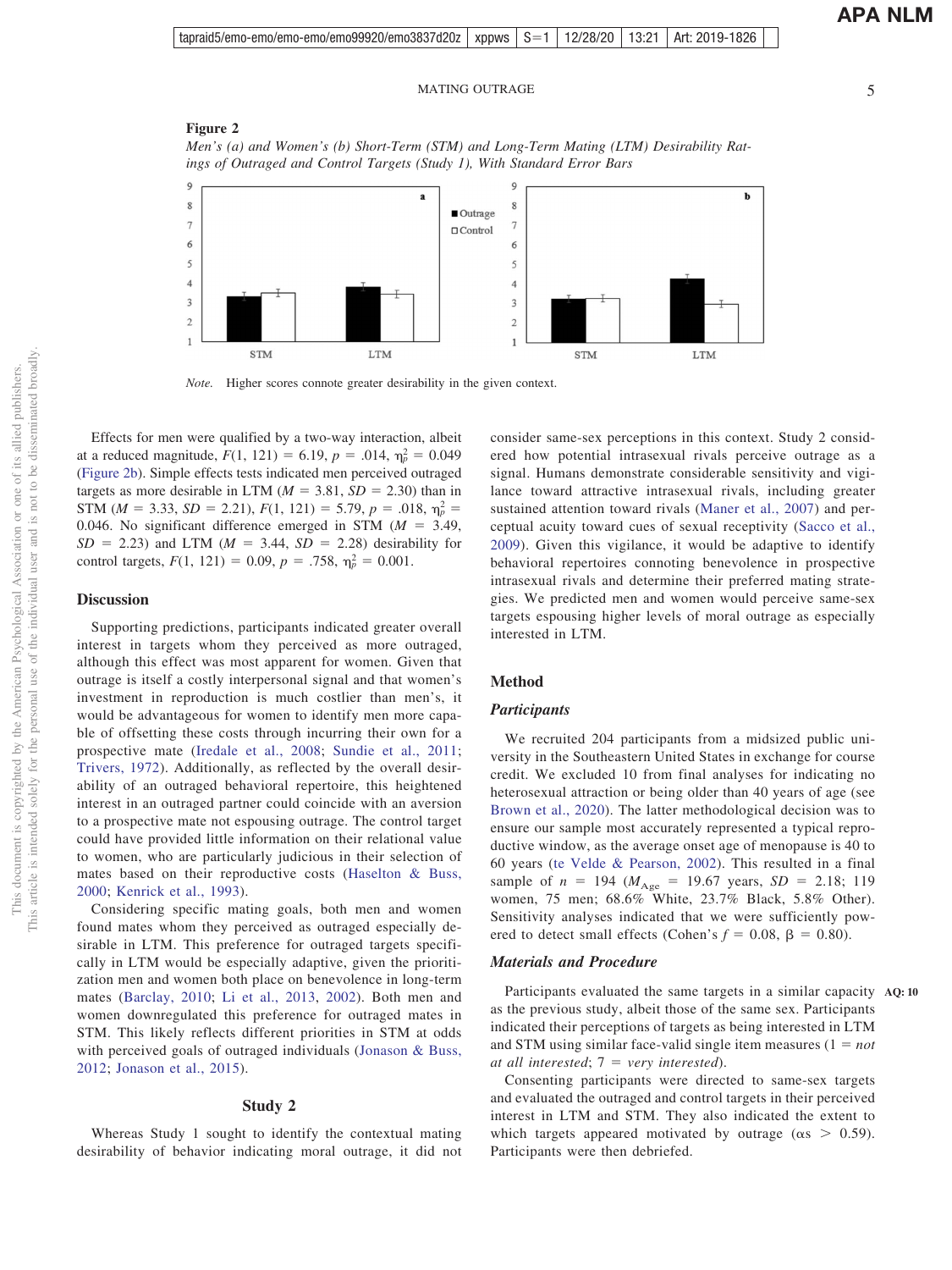# **Results**

# *Manipulation Checks*

A paired-samples *t* test indicated that participants viewed the outraged target as more outraged  $(M = 3.75, SD = 1.25)$  than the control target ( $M = 2.00$ ,  $SD = 1.18$ ),  $t(188) = 14.20$ ,  $p < .001$ ,  $d = 1.44$ .

#### *Perceived Mating Interest*

We submitted perceived mating interest scores to a 2 (Participant Sex: Male vs. Female)  $\times$  2 (Target Signal: Outrage vs. Control)  $\times$  2 (Context: STM vs. LTM) mixed-model ANOVA with repeated factors over the latter two factors. A main effect of Context indicated targets appeared more interested in LTM  $(M =$ 3.77,  $SD = 1.96$ ) than in STM ( $M = 2.42$ ,  $SD = 1.56$ ),  $F(1, 1)$ 189) = 113.61,  $p < .001$ ,  $\eta_p^2 = 0.375$ . Another main effect of Target Signal indicated outraged targets were perceived as more interested in mating  $(M = 3.18, SD = 1.80)$  than control targets  $(M = 3.01, SD = 1.73), F(1, 189) = 4.17, p = .043, \eta_p^2 = 0.022.$ 

Effects were qualified by a Participant Sex  $\times$  Context interaction,  $F(1, 189) = 13.92$ ,  $p < .001$ ,  $\eta_p^2 = 0.068$ . Simple effects tests indicated men perceived more STM interest in same-sex targets  $(M = 2.84, SD = 1.76)$  than did women  $(M = 2.25, SD = 1.56)$ ,  $F(1, 192) = 14.38, p < .001, \eta_p^2 = 0.071$ . The difference between men's ( $M = 3.65$ ,  $SD = 1.91$ ) and women's ( $M = 3.84$ ,  $SD =$ 1.96) same-sex perceptions for LTM was not significant, *F*(1, 189) = 0.52,  $p = .471$ ,  $\eta_p^2 = 0.003$ . Given the fact that women typically exhibit more of a disposition toward monogamy and men are more receptive to promiscuity [\(Schmitt, 2003\)](#page-14-21), it is unsurprising for individuals to infer these respective mating intentions in potential intrasexual competition. The larger effect for women suggests pair-bonding capacity may play a stronger role in women's mating decisions, given women's considerably larger investment in offspring compared to men's [\(Trivers, 1972\)](#page-15-2).

Critically, effects were further qualified by a Target Signal  $\times$ Context interaction,  $F(1, 189) = 26.62$ ,  $p < .001$ ,  $\eta_p^2 = 0.123$  (see [Figure 3\)](#page-5-0). Simple effects tests indicated that outraged targets were

#### <span id="page-5-0"></span>**Figure 3**

*Perceived Interest in Short-Term (STM) and Long-Term Mating (LTM) for Outraged and Control Targets (Study 2), With Standard Error Bars*



*Note.* Higher scores indicate greater perceived interest in the given mating context.

perceived as more interested in LTM  $(M = 4.14, SD = 2.13)$  than STM ( $M = 2.22$ ,  $SD = 1.47$ ),  $F(1, 189) = 112.91$ ,  $p < .001$ ,  $\eta_p^2 =$ 0.374. Further, control targets were viewed as more interested in LTM ( $M = 3.40$ ,  $SD = 1.80$ ) than STM ( $M = 2.62$ ,  $SD = 1.66$ ), albeit at a reduced magnitude  $F(1, 189) = 23.69, p < .001, \eta_p^2 =$ 0.111.

## **Discussion**

Participants viewed same-sex targets espousing moral outrage as especially interested in LTM. Just as opposite-sex raters perceived targets whose behavior connotes outrage as more attractive for LTM but not STM in Study 1, same-sex raters showed corresponding sensitivity to their perceived goals. This supports our theoretical supposition that outrage signals prosociality to samesex audiences and therefore provides information about an individual as potential intrasexual competition in long-term contexts, given that individuals are averse toward group members who behave kindly toward potential competition [\(Lukaszewski &](#page-14-4) [Roney, 2010\)](#page-14-4).

These first two studies identified the social value of outrage within a mating context by demonstrating how outraged individuals are perceived as especially interested and desirable in LTM, with women being particularly interested in pursuing partners whose behavioral repertoires suggest outrage toward injustice. However, these studies lack evidence of *how* the prosocial signal of outraged behavior serves as a perceptual basis of these value judgments. We considered several perceptual mediators in Study 3 to determine a potential basis for the desirability of outrage.

#### **Study 3**

Research on the social value of outrage suggests its signal value is rooted in connoting one's overall prosociality toward others (e.g., [Jordan & Rand, 2020\)](#page-14-1). Implicit in the connotation of prosociality is an understanding that outraged individuals possess benevolent intentions, which could manifest as a perception of the trustworthiness requisite for attraction [\(Montoya & Insko, 2008\)](#page-14-22). Within a mating domain, this trustworthiness could implicate a prospective mate as having less proclivity toward infidelity and being more capable of meeting relational needs. We thus considered the extent to which a prospective mate is perceived as trustworthy as a potential mediator of the effects of espoused outrage that we observed in Studies 1 and 2.

Additionally, the previous two studies considered outrage through an experimental manipulation describing a behavioral repertoire ostensibly connoting outrage. Although participants nonetheless perceived such repertoires as connoting higher levels of outrage compared to the control, in addition to being a putative signal of outrage behaviorally [\(Van de Vyver & Abrams, 2015\)](#page-15-5), the results failed to demonstrate whether inferred outrage was the basis of these targets' LTM desirability or participants' espoused attraction. This prompted us to consider perceptions of outrage as a mediator in this study.

Because of our interest in identifying the specific signal value of outrage that could elicit attraction, we further considered several additional mediators for contextual desirability and attraction. First, we wanted to identify how outraged behavioral repertoires connote an actor's perceived personality traits while determining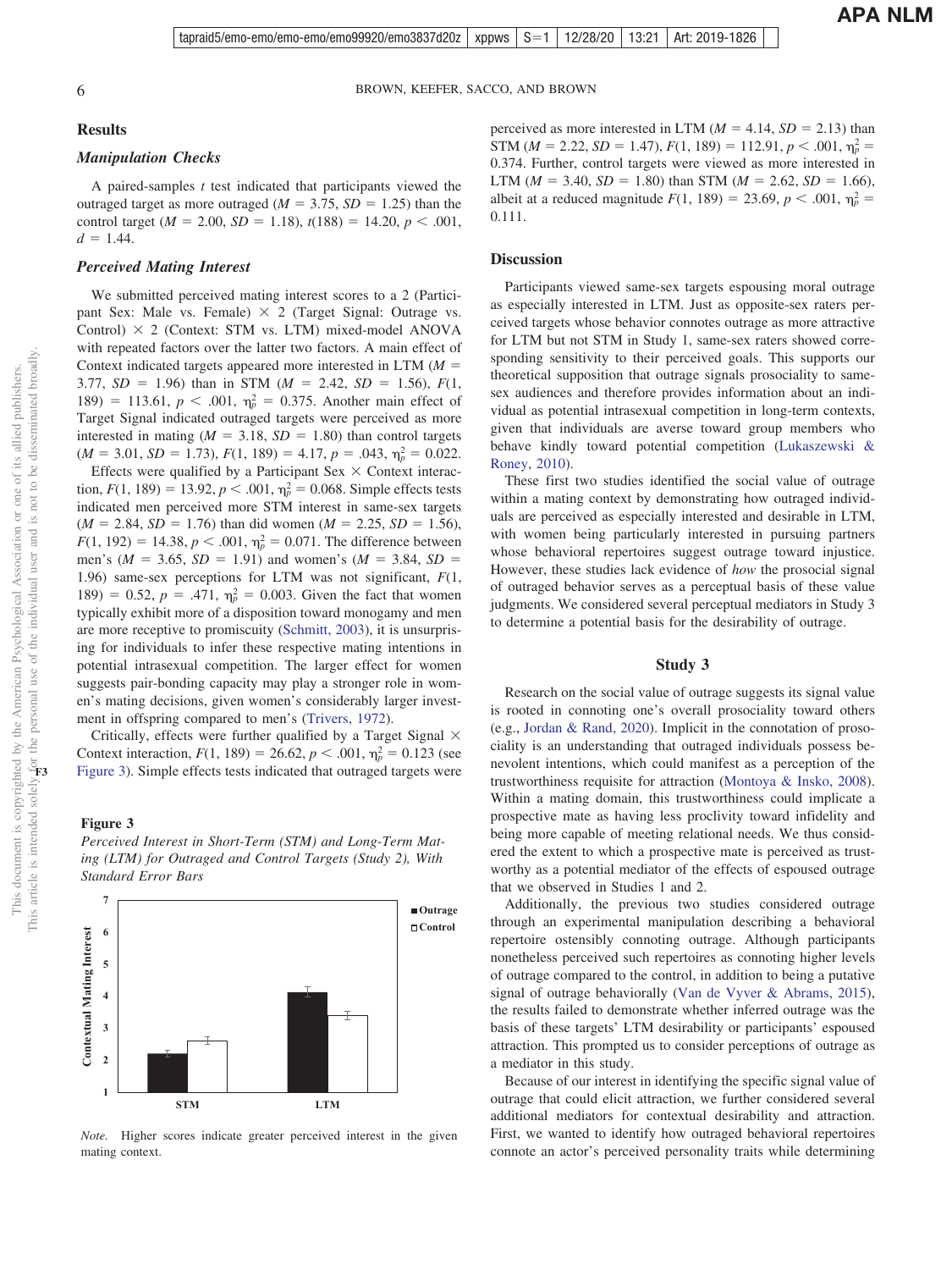**Fn2**

**T3**

how these traits may inform subsequent mate choices. Certain personality traits are considered especially desirable for prospective mates, with individuals consistently desiring mates who are extraverted, open to experience, and conscientious [\(Figueredo et](#page-13-17) [al., 2006\)](#page-13-17). Agreeable partners are further considered the most satisfying in marriage [\(Botwin et al., 1997\)](#page-12-10), with conscientiousness and agreeableness being associated with disinterest in promiscuity [\(Schmitt & Shackelford, 2008\)](#page-14-23). Consideration of these traits afforded us an opportunity to understand the personality basis of an attraction to outrage by identifying whether personality inferences led perceivers to recognize whether prospective mates possessed desirable traits for LTM.

We further considered previous work demonstrating the value of outrage as a trustworthiness cue [\(Jordan et al., 2016;](#page-13-0) [Jordan &](#page-14-1) [Rand, 2020\)](#page-14-1). This signal of trustworthiness could implicate outraged targets as capable of the fidelity necessary for successful LTM. Further, because of the importance of trust in facilitating the approach of prospective mates [\(Montoya et al., 2015;](#page-14-24) [Montoya &](#page-14-22) [Insko, 2008\)](#page-14-22), we further predicted that the basis for the attraction to outraged behavioral repertoires would be rooted in outraged individuals' trustworthiness in relationships.

#### **Method**

# *Participants*

We recruited 182 undergraduate women from a public Southeastern university in exchange for course credit. Six women were excluded from final analyses for reporting either nonheterosexual attraction or being older than 40 years ( $n = 176$ ;  $M_{\text{Age}} = 19.82$ ,  $SD = 3.55$ ; 65.3% White, 29.5% Black. 4.6% Other). We exclusively sampled women in Studies 3 and 4, because the effects for contextual desirability in Study 1 were especially large for women and only women's behavioral attraction was influenced by target moral outrage. Sensitivity analyses indicated that we were sufficiently powered to detected small effects (Cohen's  $f = 0.10$ ,  $\beta$  = 0.80).

#### *Materials and Procedures*

Consenting participants were randomly assigned to read one of the two male dating profiles from the previous studies after completing demographics information to confirm they were female. Importantly, these were randomly assigned on a between-subjects basis for participants to read about the target either espousing outrage  $(n = 86)$  or the control  $(n = 90)$ .

After reading the profiles, participants initially indicated the extent to which the target exhibited clusters of attributes representing the Big Five traits using a modified 10-item inventory (TIPI; [Gosling et al., 2003\)](#page-13-18). For instance, the target's trait extraversion was assessed by asking participants how much the target seemed "Extraverted, enthusiastic" and "Reserved, quiet" (reverse-scored).<sup>1</sup> Items operated along 7-point scales  $(1 =$ *strongly disagree*;  $7 =$  *strongly agree*) and were aggregated across the two items for each trait, with one item being reverse-scored per trait. Combined scores for extraversion ( $M_{Grand} = 4.30$ ,  $SD =$ 1.60), conscientiousness ( $M_{Grand} = 5.29$ ,  $SD = 1.38$ ), openness  $(M_{Grand} = 4.84, SD = 1.31)$ , and neuroticism  $(M_{Grand} = 3.07,$  $SD = 1.16$ ) showed weak reliabilities (see [Table 2\)](#page-6-0), as expected with shorter measures [\(Kline, 2000\)](#page-14-25). Nonetheless, such scores

<span id="page-6-0"></span>**Table 2**

| Perceived Levels of Big Five Traits in Targets in Study 3 |  |  |  |  |  |  |  |  |  |
|-----------------------------------------------------------|--|--|--|--|--|--|--|--|--|
|-----------------------------------------------------------|--|--|--|--|--|--|--|--|--|

| Trait             | $M_{\text{Outrage}}$ (SD) $M_{\text{Control}}$ (SD) |            |           |      | $\alpha$ |
|-------------------|-----------------------------------------------------|------------|-----------|------|----------|
| Conscientiousness | 6.07(0.93)                                          | 4.54(1.34) | $8.88***$ | 1.34 | 0.68     |
| Extraversion      | 4.90(1.49)                                          | 3.71(1.48) | $5.28***$ | 0.79 | 0.68     |
| Neuroticism       | 3.07(1.29)                                          | 3.06(1.03) | 0.02      | 0.00 | 0.40     |
| <b>Openness</b>   | 5.27(1.16)                                          | 4.42(1.31) | $4.54***$ | 0.68 | 0.38     |
|                   |                                                     |            |           |      |          |

\*\*\*  $p < .001$ .

were sufficiently high enough to justify their aggregation as a two-item subscale (see [Jonason et al., 2011\)](#page-13-19). The reliability for agreeableness was negative ( $\alpha = -0.06$ ), prompting us to consider agreeableness in these analyses no further.<sup>2</sup>

Participants then responded to the same outrage manipulation check as the previous studies ( $\alpha = .64$ ,  $M_{Grand} = 2.79$ ,  $SD =$ 1.35). This was followed by indicating the extent to which the target appeared trustworthy using a single, face-valid measure of the extent to which the target appeared trustworthy in relationships  $(1 = not at all; 7 = very much;$  [Rempel et al., 1985;](#page-14-26)  $M_{Grand} =$  $4.57, SD = 1.43$ ) before rating the contextual desirability of their respective target for both LTM ( $M_{Grand} = 3.94$ ,  $SD = 2.49$ ) and  $STM (M_{Grand} = 2.56, SD = 1.66)$ , as well as attraction ( $M_{Grand} =$  $2.26$ ,  $SD = 1.44$ ) with the same items from Study 1.

# **Results**

#### *Manipulation Check*

An independent samples *t* test indicated participants evaluated the outraged targets as more outraged  $(M = 3.71, SD = 1.05)$  than control targets ( $M = 1.90$ ,  $SD = 0.95$ ),  $t(174) = 12.01$ ,  $p < .001$ ,  $d = 1.81$ .

#### *Personality Inferences*

Participants found the target espousing outrage to be more extraverted, conscientious, and open to experience than the control target (all  $ps < .001$ ); no differences emerged for neuroticism. See [Table 2](#page-6-0) for descriptive and inferential statistics for comparisons. Additionally, perceived extraversion, conscientiousness, and openness were positively correlated with attraction (see [Table 3\)](#page-7-0).

Accordingly, we then tested the extent to which differences in trait ratings varied as a function of perceived target outrage. To do this, we estimated a path model treating the outraged profile condition (dummy-coded with  $1 =$  outrage profile,  $0 =$  control) as our predictor, each of the four trait ratings as our outcomes, and outrage ratings as a candidate mediator. The path model and proposed indirect effects were estimated using bootstrapped standard error estimation in Lavaan [\(Rosseel, 2012\)](#page-14-27). The resulting model (see [Figure 4\)](#page-7-1) found that perceived outrage partially ex-**F4** plained the effect of Condition on extraversion ratings (indirect effect = .55, 95% CI [.12, .98],  $SE = 0.22$ ,  $z = 2.50$ ,  $p = .010$ ). However, because perceived outrage did not predict unique vari-

<sup>&</sup>lt;sup>1</sup> TIPI Scale is available at [https://gosling.psy.utexas.edu/wp-content/](https://gosling.psy.utexas.edu/wp-content/uploads/2014/09/tipi.pdf)uploads/2014/09/tipi.pdf.

 $2$  When considering the reliability of the reverse-scored item as nonreversed, the reliability remained almost zero ( $\alpha = 0.05$ ).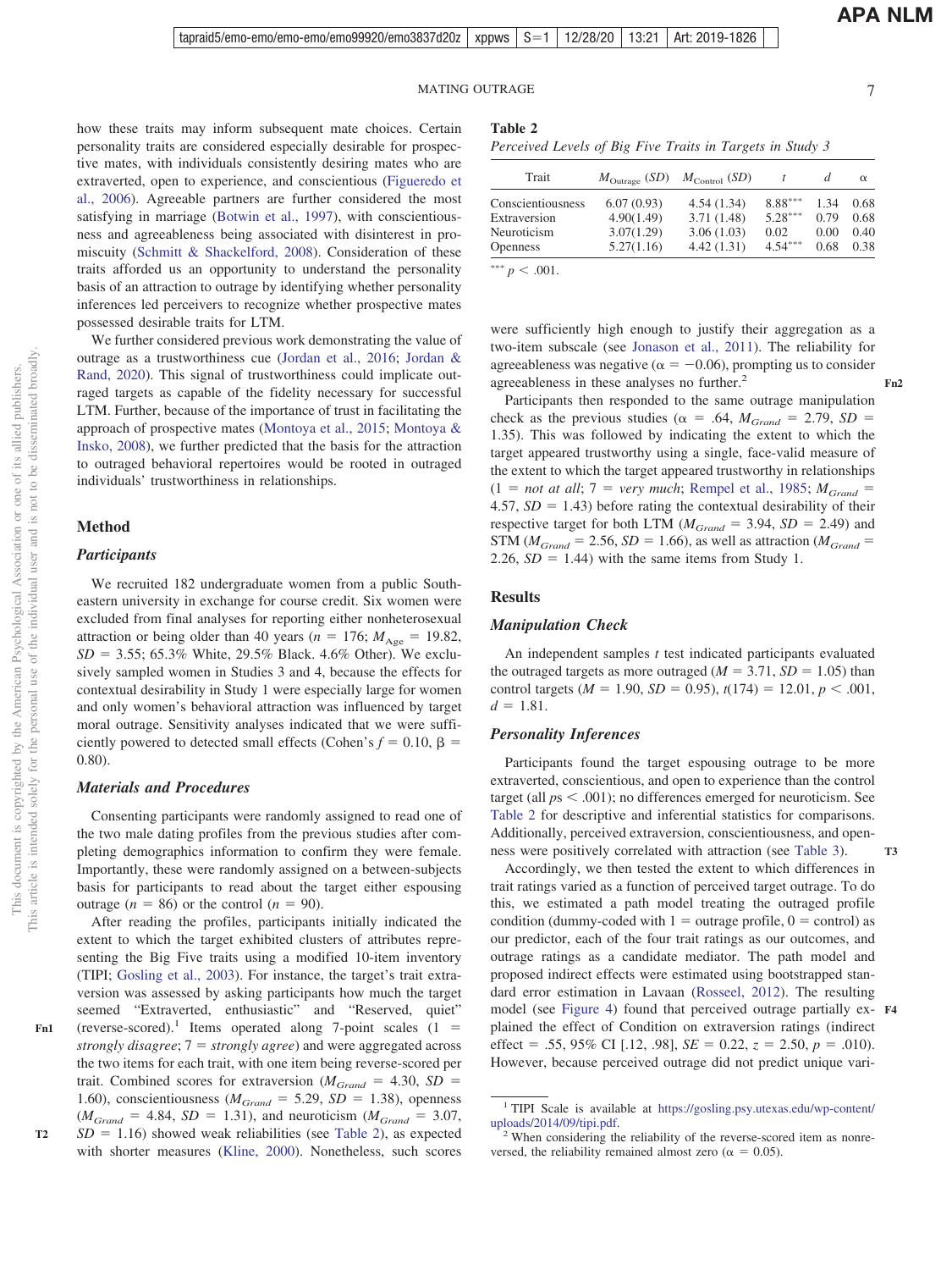<span id="page-7-2"></span>**Figure 5**

**1 2 3**

# 8 BROWN, KEEFER, SACCO, AND BROWN

This document is copyrighted by the American Psychological Association or one of its allied publishers. This article is intended solely for the personal use of the individual user and is not to be disseminated broadly.

This document is copyrighted by the American Psychological

**F6**

**F5**

Association or one of its allied publishers.

#### <span id="page-7-0"></span>**Table 3**

*Bivariate Correlations Between Candidate Mediator Traits, Trust, and Attraction in Study 3*

| Variable             |            |           |            | 4         |           |
|----------------------|------------|-----------|------------|-----------|-----------|
| 1. Conscientiousness |            |           |            |           |           |
| 2. Extraversion      | $0.46***$  |           |            |           |           |
| 3. Neuroticism       | $-0.25***$ | $-0.28**$ |            |           |           |
| 4. Openness          | $0.54***$  | $0.59***$ | $-0.36**$  |           |           |
| 5. Trust             | $0.47***$  | $0.26***$ | $-0.41***$ | $0.43***$ |           |
| 6. Attraction        | $0.24***$  | $0.31***$ | $-0.24***$ | $0.33***$ | $0.42***$ |
| **                   |            |           |            |           |           |

ance in the other traits after controlling for condition, no other indirect effects were significant ( $p_s$   $>$  .170).

# *Contextual Desirability*

We next conducted a 2 (Target Espousal: Outrage vs. Control)  $\times$ 2 (Context: LTM vs. STM) mixed-model ANOVA with repeated factors over the latter factor (see [Figure 5\)](#page-7-2). A main effect emerged for Context, such that participants viewed their respective target as more desirable in LTM ( $M = 3.94$ ,  $SD = 2.49$ ) than in STM ( $M = 2.56$ ,  $SD = 1.65$ ,  $F(1, 174) = 60.91$ ,  $p < .001$ ,  $\eta_p^2 = 0.259$ . Another main effect of Condition emerged indicating that participants found the outraged target as more desirable  $(M = 3.75, SD = 2.04)$  than the control target ( $M = 2.77$ ,  $SD = 1.95$ ),  $F(1, 174) = 15.73$ ,  $p < .001$ ,  $\eta_p^2 = 0.083$ . Effects were qualified by a Target Espousal  $\times$  Context interaction,  $F(1, 1)$ 174) = 19.43,  $p < .001$ ,  $\eta_p^2 = 0.100$ . Simple effects tests indicate that the outraged target was more desirable in LTM  $(M = 4.85, SD = 2.74)$  than the control target ( $M = 3.08$ ,  $SD = 2.29$ ),  $F(1, 174) = 25.33$ ,  $p < .001$ ,  $\eta_p^2 = 0.127$ . Conversely, the difference in STM desirability was not significant for outraged ( $M = 2.65$ ,  $SD = 1.70$ ) and control targets ( $M =$ 2.47, *SD* = 1.61),  $F(1, 174) = 0.54$ ,  $p = .461$ ,  $\eta_p^2 = 0.003$ .

Next, we explored the extent to which perceived outrage might explain the effects of condition on LTM desirability (vs. STM). To do so, we fit a similar path model with condition as our predictor, LTM and STM desirability as our outcomes and perceived outrage as a candidate mediator (see [Figure 6\)](#page-8-0). The model indicated that the effect of Condition on LTM was attributable in part to the perceived outrage of the target (indirect effect  $= 0.68, 95\%$  CI

# *(Study 3), With Standard Error Bars* **9 8** ■**Outrage Control 7** Contextual Desirability **Contextual Desirability 6 5 4**

*Contextual Desirability for Outraged and Control Targets*

*Note*. Higher scores greater interest in a given context. STM = short $term$  mating;  $LTM = long-term$  mating.

**STM LTM**

[0.06, 1.29],  $SE = 0.32$ ,  $z = 2.13$ ,  $p = .030$ ). No significant direct or indirect effects emerged predicting STM desirability.

Although the pattern of significance was specific to LTM, we tested specifically whether the effects of perceived outrage and/or condition were specifically moderated within-subjects by context (i.e., LTM v. STM). To do so, we compared this base model to a nested model that constrained the slopes of outrage condition and perceived outrage to equality across domains. To the extent that this equality constraint across context causes a loss of model fit, the model comparison indicates that effects of the predictors differ as a function of context (i.e., that context moderates the slopes of the path model). Consistent with the mixed model ANOVA results, the data demonstrated a severe loss of model fit from this alternative,  $\Delta \chi^2(2) = 20.48$ ,  $p < .001$ . In other words, the data demonstrated that the effects of outrage condition (and resulting perceptions) were specific to LTM (i.e., did not extend to STM).

#### *Attraction and Trust*

An independent samples *t* test indicated that participants were more attracted to the outraged target ( $M = 2.66$ ,  $SD = 1.59$ ) than

#### <span id="page-7-1"></span>**Figure 4**



*Mediational Path Model Examining Trait Ratings as a Function of Outrage*

*Note.* Parameters represent standardized regression coefficients and only significant paths are included; all other paths  $p > .15$ .  $p < .05.$  \*\*  $p < .01.$  \*\*\*  $p < .001.$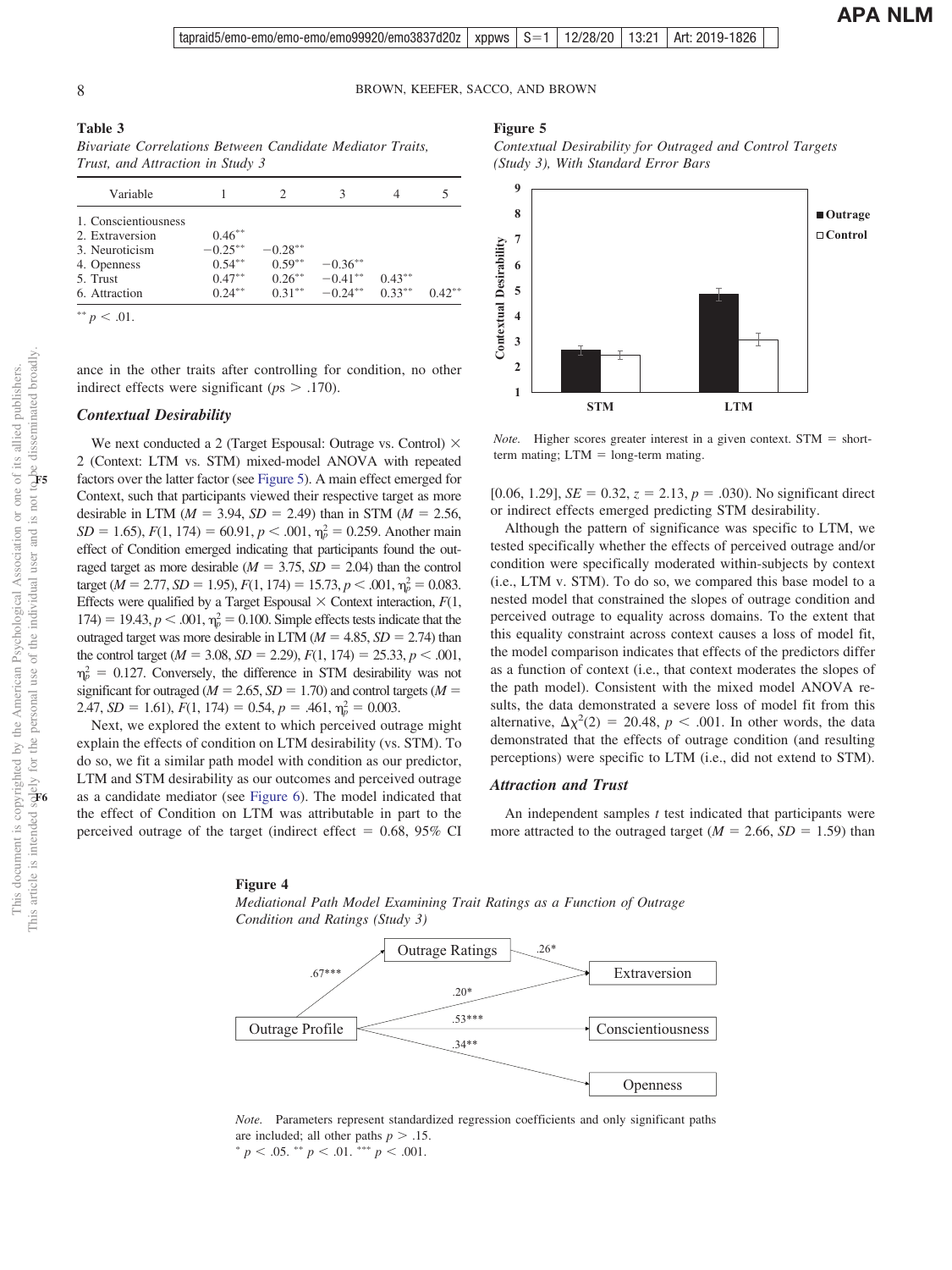**APA NLM**

#### <span id="page-8-0"></span>**Figure 6**



*Note.* Parameters represent standardized regression coefficients and only significant paths are included; all other paths  $p > .28$ . STM = short-term mating; LTM = long-term mating.  $p < .05.$  \*\*\*  $p < .001.$ 

the control target ( $M = 1.87$ ,  $SD = 1.17$ ),  $t(174) = 3.79$ ,  $p < .001$ ,  $d = 0.56$ . Another *t* test indicated that participants trusted the outraged target  $(M = 4.91, SD = 1.32)$  more than the control target  $(M = 4.26, SD = 1.46)$ .  $t(173) = 3.07, p = .002$ .  $d = 0.46$ .

Were these condition effects on trust and attraction attributable to outrage? A similar path model treating condition as the predictor, trust and attraction as the outcomes, and perceived outrage as the mediator returned only reliable effects of condition on both trust  $(b = 0.74, \beta = 0.26, \text{ } SE = 0.33, \text{ } z = 2.24, \text{ } p = .025)$  and  $\alpha$  attraction (*b* = 0.52,  $\beta$  = 0.18, *SE* = 0.26, *z* = 2.01, *p* = .044) after controlling for perceived outrage after the manipulation. Perceived outrage was unrelated to both outcomes ( $ps > .200$ ) and, accordingly, there was no evidence that it explained the effects of condition (indirect effect  $ps$   $>$  .200). This prompted us not to consider a sequential mediation with perceived outrage and trust as mediators predicting behavioral attraction.<sup>3</sup>

# **Discussion**

Replicating previous findings, in both this program of research and others (e.g., [Jordan & Rand, 2020\)](#page-14-1), increased outrage was especially desirable in LTM and elicited greater attraction. Outraged behavioral repertoires were further perceived as more trustworthy in relationship domains. In addition to these findings, we further identified the personalities individuals infer among those espousing outrage, with the outraged target appearing more extraverted, conscientious, and open to experience. Such findings suggest an overall social desirability of moral outrage, given that a personality constellation of high levels of these traits is especially desirable in a romantic partner [\(Figueredo et al., 2006\)](#page-13-17).

We further extended previous findings by demonstrating mediational underpinnings of these social perceptions in shaping relationship decision-making. Specifically, we found that perceiving a prospective mate whose behavior connotes outrage as especially outraged heightened their LTM desirability. This mediational pathway may reflect the fact that outrage signals social benevolence, a behavioral repertoire that is paramount in women's selection of a long-term mate to offset the costs of reproduction through parental investment [\(Barclay, 2010;](#page-12-2) [Li et al., 2002,](#page-14-2) [2013;](#page-14-3) [Trivers, 1972\)](#page-15-2). Consideration of perceived outrage further indicated that such a basis in desirability was limited to long-term contexts, as the effects were absent for STM desirability, an effect indicating outraged behavioral repertoires are not necessarily relevant in selecting mates for single sexual encounters.

This identified mediational pathway was nonetheless absent in predicting behavioral attraction in a general capacity. That is, although targets perceived the outraged target as indeed more outraged, this perception did not necessarily motivate participants to espouse greater interest in behaviorally pursuing the prospective mate. This discrepancy between LTM desirability and attraction may reflect the distinctiveness of affective and behavioral components in attraction that elicit different consequences toward outraged behavioral repertoires [\(Montoya & Horton, 2014\)](#page-14-28). For example, viewing a mate as desirable may not elicit behavioral attraction if a perceiver may not have enough evidence to consider approaching a prospective mate (e.g., reciprocal liking) despite knowing their relational value [\(Montoya & Sloat, 2019\)](#page-14-29).

Although Studies 1–3 yielded consistent effects of our manipulation, that manipulation relied on participants' ability to infer outrage as a key motive. In all those studies, the outraged profile described their activism and, as we anticipated, manipulation checks indicated that this profile was viewed as considerably more outraged relative to the control (Studies 1–3). Nevertheless, this manipulation confounds actual prosocial behavior with mere perceptions of outrage. To address this potential limitation in understanding moral outrage's desirability in mating domains, we conducted Study 4 to decouple the expression of outrage from the prosocial behavior that may emerge following injustices.

# **Study 4**

The extant literature suggests that reflexive responses toward perceived injustices are both indicative of moral outrage and ultimately desirable (e.g., [Jordan et al., 2016\)](#page-13-0). Despite these findings likely demonstrating the consequences of outrage within interpersonal exchanges, they are nonetheless focused on how outrage motivates prosociality and not necessarily the expression of outrage in isolation. At the crux of many salient concerns of those regarded as "virtue signaling" in their expression of outrage is that such expressions are merely an interest in appearing socially desirable without it necessarily translating into actual prosociality

<sup>&</sup>lt;sup>3</sup> We conducted an additional study largely replicating these basic findings while testing for potential moderating effects of attachment style. No effects emerged as a function of attachment, but results from this study are available on OSF. We additionally provide analyses for the single compassion item from the manipulation check in Studies 3 and 4 available on **OSF.**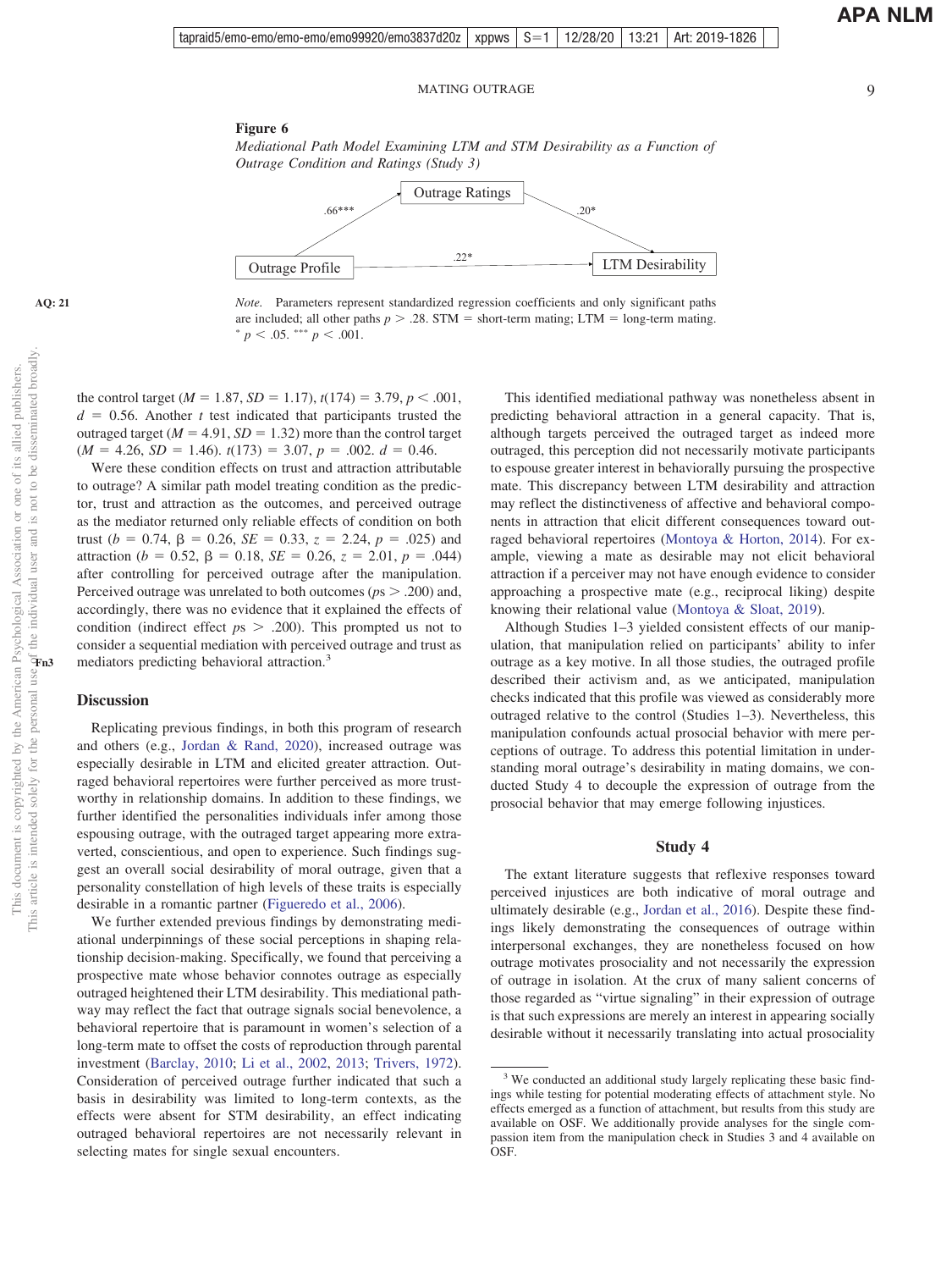that would indicate one's capability of actually satisfying a mate's reproductive needs [\(Barclay, 2010;](#page-12-2) [Capraro et al., 2018;](#page-13-20) [Jordan &](#page-14-0) [Rand, 2019\)](#page-14-0). Studies 1–3 were limited insofar as the prospective mates' outrage was coupled with behavioral repertoires that could have similarly connoted a general interest in prosociality that was not motivated by outrage. Although we selected behaviors that would have connoted outrage, it remains ambiguous whether the outrage inferred in prosociality is indeed desirable in LTM. This prompted us to conduct a subsequent study that decouples the emotional expression of outrage from concomitant outraged behaviors.

The purpose of this study is to determine whether the mere expression of outrage (without engaging in prosocial behaviors diagnostic of outrage) similarly heightens LTM desirability. If the expression of outrage itself sufficiently indicates one's capability as a long-term partner, individuals will continue to find the outraged target desirable in LTM. Conversely, if the expression of outrage without subsequent intent to rectify injustices are insufficient in connoting one's LTM capabilities, no difference should in the desirability of outraged and nonoutraged mates. Through this distillation of outrage into the expression, we further continue to assess behavioral attraction and the various trait inferences that could facilitate the proposed attraction.

# **Method**

#### *Participants*

We recruited 228 undergraduate women from two public universities in the Southeastern United States in exchange for course credit for an online study. This recruitment decision was rooted in the difficulty of recruiting participants quickly during the COVID-19 pandemic. Five women were excluded for reporting no heterosexual attraction or reporting themselves as older than 40 years ( $n = 223$ ;  $M_{\text{Age}} = 19.09$  years,  $SD = 1.97$ ; 74.4% White, 15.7% Black, 4% Hispanic, 5.9% Other). A sensitivity analysis indicated we were sufficiently powered to detect medium effects (Cohen's  $f = 0.37$ ,  $\beta = 0.80$ ). No difference emerged between both locations for our critical outcome variables (i.e., attraction, contextual desirability), nor did the location in which the study was conducted interact with the experimental condition ( $p_s$   $>$  .139). This prompted us to collapse across location in our primary analyses.

# *Materials and Procedure*

Consenting participants underwent the same procedures as described in Study 3, wherein they were randomly assigned either to evaluate a prospective mate espousing outrage  $(n = 112)$  or a control target not expressing outrage  $(n = 111)$ , albeit with a

critical difference in the procedures. The same three social issues from the previous studies to demonstrate outraged targets' outrage were used, which became the crux of ostensible responses from both the outraged and control targets. The target either expressed outrage in response to a prompt asking them about a given issue or merely acknowledged concerns about them, which afforded us the opportunity to hold the content of responses constant while manipulating the emotional expression toward issues with injustice (e.g., statements, see [Table 4\)](#page-9-0).

**T4**

Like the previous studies, participants indicated the extent to which they perceived their respective target to be outraged using the same three items ( $\alpha$  = .81;  $M_{Grand}$  = 4.39,  $SD = 1.63$ ). Participants further responded to the TIPI to assess inferred personality traits. Combined scores for extraversion ( $M_{Grand} = 4.36$ ,  $SD = 1.34$ , conscientiousness ( $M_{Grand} = 4.98$ ,  $SD = 1.18$ ), openness ( $M_{Grand} = 4.25$ ,  $SD = 1.17$ ), and neuroticism ( $M_{Grand} =$  $4.03, SD = 1.37$ ) showed weak reliabilities, albeit in a range that was acceptable for aggregation with short scales; scores for agreeableness also demonstrated adequate reliability in this study  $(M_{Grand} = 3.56, SD = 1.26$ ; see [Table 5](#page-10-0) for reliabilities). Partic- **T5** ipants responded to the same items for STM  $(M_{Grand} = 3.41, SD =$ 2.02) and LTM desirability ( $M_{Grand} = 3.65$ ,  $SD = 2.30$ ) in addition to behavioral attraction ( $M_{Grand} = 2.59$ ,  $SD = 1.61$ ) and trust ( $M_{Grand} = 4.33$ ,  $SD = 1.21$ ). Participants further indicated the extent to which they perceived the target as prosocial along a single face-valid item ( $M_{Grand} = 4.90$ ,  $SD = 1.61$ ;  $1 = not at all$ ;  $7 = very much$ ).

### **Results**

# *Manipulation Check*

An independent samples *t* test indicated participants evaluated the outraged targets as more outraged  $(M = 5.45, SD = 1.12)$  than control targets ( $M = 3.31$ ,  $SD = 1.34$ ),  $t(221) = 12.91$ ,  $p < .001$ ,  $d = 1.73$ . Subsequent one-sample *t* tests weighted against the scalar midpoint of 4 indicates that the outraged target was perceived as categorically outraged,  $t(111) = 13.71$ ,  $p < .001$ ,  $d =$ 1.29. The control target was perceived as categorically not outraged,  $t(110) = -5.37, p < .001, d = -0.51$ .

# *Personality Inferences*

Participants found the outraged target to be more extraverted, conscientious, open to experience, and neurotic than the control target in addition to being less agreeable [\(Table 5](#page-10-0) for descriptive and inferential statistics for comparisons). Additionally, giving slightly different findings from Study 3, perceived conscientiousness, openness, and agreeableness were positively correlated with

<span id="page-9-0"></span>**Table 4**

*Example Descriptions of Prospective Mates' Responses for Social Issues From the Mock Dating Site in Study 4*

| Outrage | Example description of activities                                                                                                                                                                                    |
|---------|----------------------------------------------------------------------------------------------------------------------------------------------------------------------------------------------------------------------|
| Outrage | It may shock you to realize this but slavery has not ended with the Civil War, as human trafficking remains<br>an unacceptable epidemic in this country. I sneer with disdain when I see traffickers in court smugly |
| Control | defending their heinous actions.<br>Several news reports are indicating these days that modern day slavery exists in the form of human                                                                               |
|         | trafficking. It seems incomprehensible how this can happen.                                                                                                                                                          |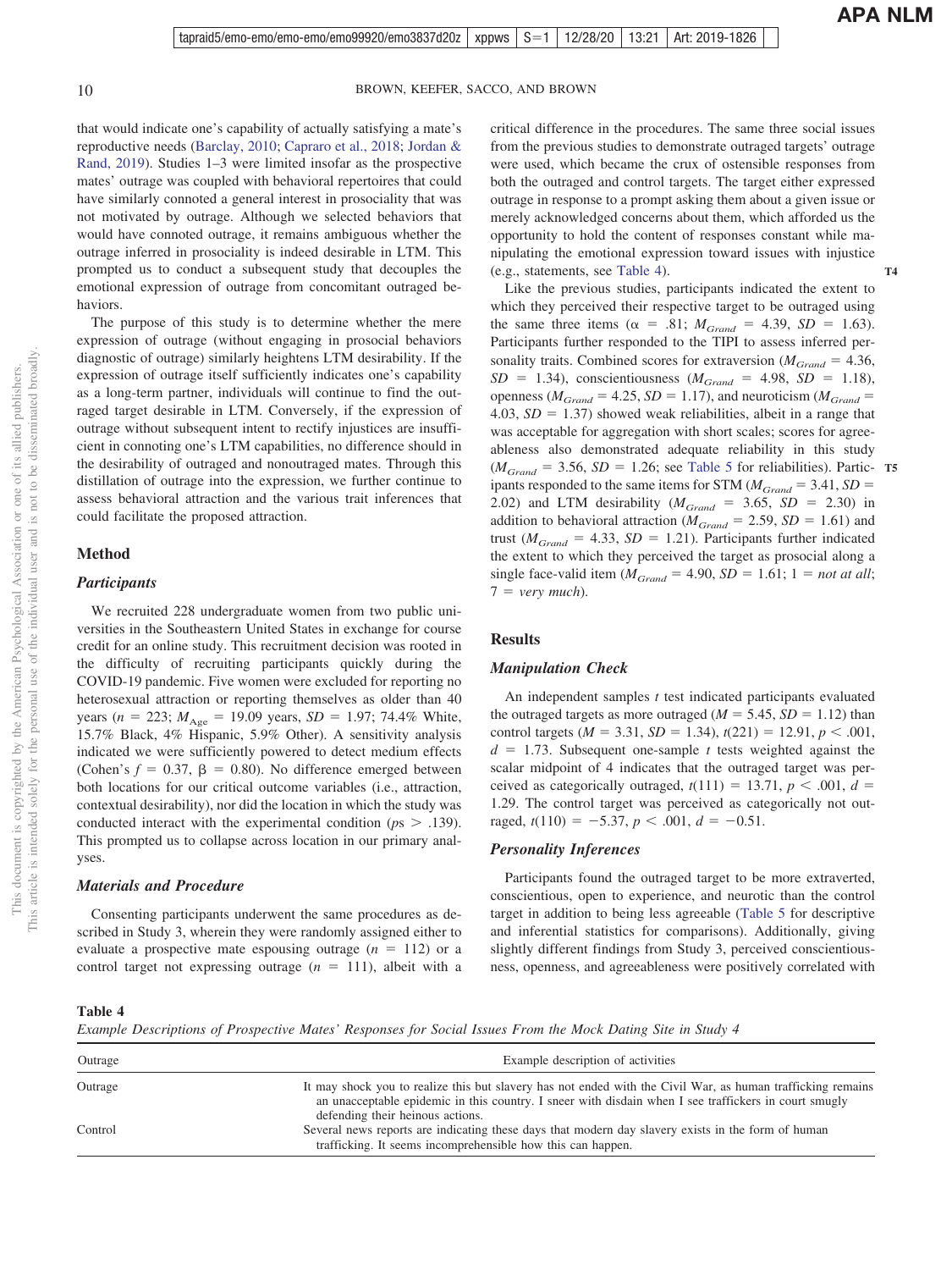tapraid5/emo-emo/emo-emo/emo99920/emo3837d20z | xppws  $\mid S=1$ 12/28/20 13:21 Art: 2019-1826

### MATING OUTRAGE 11

**APA NLM**

<span id="page-10-0"></span>**Table 5** *Perceived Levels of Big Five Traits in Targets in Study 4*

| Trait             | $M_{\text{Outrage}}$ (SD) $M_{\text{Control}}$ (SD) |            |            | d                 | $\alpha$  |
|-------------------|-----------------------------------------------------|------------|------------|-------------------|-----------|
| Conscientiousness | 5.23(1.13)                                          | 4.72(1.18) | $3.32***$  | 0.44              | 0.53      |
| Extraversion      | 5.07(1.34)                                          | 3.65(1.18) | $8.36***$  | 1.12 0.65         |           |
| Neuroticism       | 4.65(1.38)                                          | 3.39(1.05) | $7.67***$  |                   | 1.02 0.56 |
| <b>Openness</b>   | 4.43(1.11)                                          | 4.06(1.20) | $2.44*$    | $0.32 \quad 0.42$ |           |
| Agreeableness     | 3.26(1.28)                                          | 3.87(1.16) | $-3.66***$ | $-0.49$           | 0.39      |
|                   |                                                     |            |            |                   |           |

 $p < .05.$  \*\*  $p < .01.$  \*\*\*  $p < .001.$ 

attraction and perceived neuroticism was negatively correlated with attraction (see [Table 6\)](#page-10-1).

# *Contextual Desirability*

We submitted our data to 2 (Condition: Outrage vs. Control)  $\times$ 2 (Context: STM vs. LTM) mixed-model ANOVA with repeated factors over the latter factor. Neither main effect emerged, nor did an interaction, prompting us to consider contextual desirability no further,  $Fs < 2.81$ ,  $ps > .094$ . Nonetheless, the LTM desirability of the outraged target was descriptively higher. See [Table 7](#page-10-2) for descriptive statistics.

#### *Attraction, Trust, and Prosociality*

An independent samples *t* test indicated participants perceived the outraged target as more prosocial  $(M = 5.54, SD = 1.32)$  than the control target ( $M = 4.26$ ,  $SD = 1.63$ ),  $t(211.12) = 6.40$ ,  $p <$  $.001, d = 0.86$ . However, the outraged target did not significantly differ in perceived trustworthiness  $(M = 4.41, SD = 1.36)$  from the control target ( $M = 4.26$ ,  $SD = 1.25$ ),  $t(219) = 0.84$ ,  $p = .403$ ,  $d = 0.11$ . Participants additionally did not report significantly greater attraction toward the outraged target  $(M = 2.71, SD =$ 1.63) than the control target ( $M = 2.47$ ,  $SD = 1.60$ ),  $t(221) = 1.13$ ,  $p = .257, d = 0.15.$ 

#### **Discussion**

Results for Study 4 provided evidence for a boundary condition for the desirability of outrage in LTM. Mere expressions of outrage appeared no more desirable (vs. control) in the absence of specific behaviors that may veridically implicate an outraged actor as willing to engage others prosocially. This null effect could potentially reflect that the mere expression of outrage may heighten prosociality, but also several undesirable traits (e.g., neuroticism,

#### <span id="page-10-2"></span>**Table 7**

*Means (and Standard Deviations) for STM and LTM Desirability of Outraged and Control Targets in Study 4*

| Outrage    | Control    |
|------------|------------|
| 3.42(2.05) | 3.40(2.00) |
| 3.79(2.37) | 3.51(2.22) |
|            |            |

*Note*. LTM =  $\log$ -term mating; STM = short-term mating.

disagreeableness) that could negate the benefits of prosociality in mating domains. Espoused outrage nonetheless did not result in the expresser as being less desirable than the control target, which may also be rooted in the inferred prosociality through outrage potentially buffering prospective mates from appearing too disagreeable in their behavior. Furthermore, the lack of effects for trustworthiness could have reflected a need for additional evidence before seeking engagement with an ostensibly prosocial mate that would otherwise be absent without a behavioral display of prosociality.

Like with Study 3, we found consistent evidence of espoused outrage heightening perceptions of desirable traits including extraversion, conscientiousness, and openness to experience. This consistency in effects may suggest that outrage connotes an assertive interpersonal style through extraversion, as outrage could motivate more dominant approaches to righting wrongs [\(Cheng et](#page-13-21) [al., 2010\)](#page-13-21). The perceptions of conscientiousness and openness may further implicate expressing outrage as sufficient in connoting these traits; prosociality is a ubiquitous behavior that occurs independent of them [\(Habashi et al., 2016\)](#page-13-22). Interestingly, perceptions of outrage subsequently elicited perceptions of targets as disagreeable and neurotic. These findings may reflect the possible costs associated with appearing particularly angry [\(Lukaszewski et al.,](#page-14-30) [in press\)](#page-14-30). Highly outraged individuals could view their desire to right a wrong as morally the correct decision, yet it may undermine subsequent affordance judgments in affiliative and reproductive domains, given both the aversiveness of disagreeable and neurotic conspecifics and mates [\(Brown et al., 2019;](#page-12-6) [Figueredo et al., 2006;](#page-13-17) [Sacco & Brown, 2018\)](#page-14-31). This suggests outrage's connotation of reproductive desirability is contingent upon how individuals respond to what they perceive to be an injustice.

# **General Discussion**

Across four studies, we found that moral outrage serves as a signal that is utilized to infer mate goals and mate value, but only

**T6**

#### <span id="page-10-1"></span>**Table 6**

| Bivariate Correlations Between Candidate Mediator Traits, Trust, and Attraction in Study 4 |  |  |  |
|--------------------------------------------------------------------------------------------|--|--|--|
|--------------------------------------------------------------------------------------------|--|--|--|

| Variable             |           | 2         | 3          | 4         |           | 6         | $\mathcal{I}$ |
|----------------------|-----------|-----------|------------|-----------|-----------|-----------|---------------|
| 1. Conscientiousness |           |           |            |           |           |           |               |
| 2. Extraversion      | $0.26***$ |           |            |           |           |           |               |
| 3. Neuroticism       | $-0.10$   | $0.23***$ |            |           |           |           |               |
| 4. Openness          | $0.43***$ | $0.23***$ | $-0.36**$  |           |           |           |               |
| 5. Agreeableness     | 0.09      | $-0.10$   | $-0.11$    | $0.37***$ |           |           |               |
| 6. Prosociality      | $0.50**$  | $0.38***$ | 0.13       | $0.45***$ | 0.06      |           |               |
| 7. Trust             | $0.41***$ | 0.10      | $-0.25***$ | $0.34***$ | $0.45***$ | $0.45***$ |               |
| 8. Attraction        | $0.25***$ | 0.08      | $-0.27**$  | $0.33***$ | $0.30***$ | $0.34***$ | $0.45***$     |

\*\*  $p < .01$ .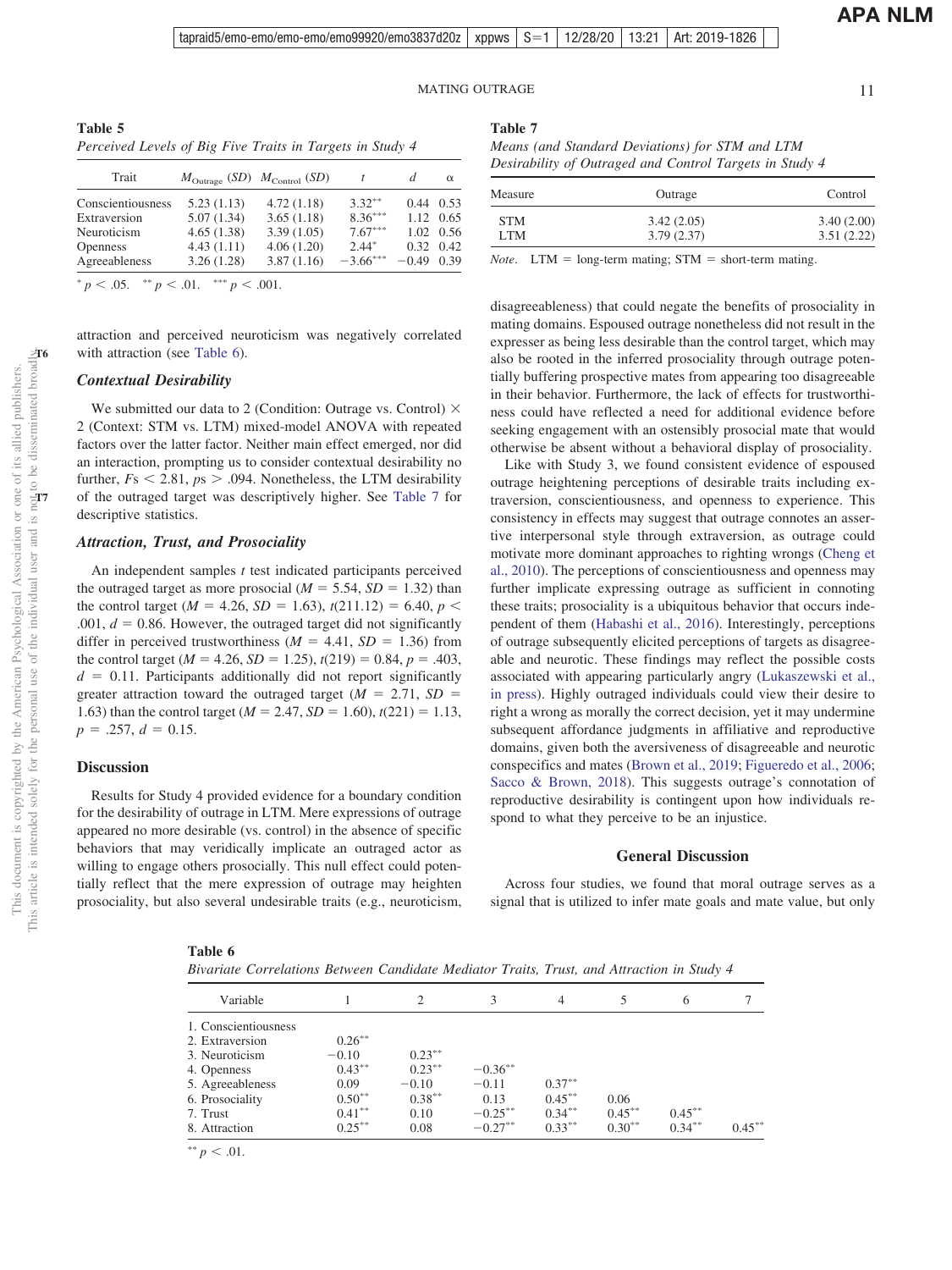when such outrage manifests through demonstrated prosociality. Participants viewed prospective mates engaging in behaviors diagnostic of outrage as especially desirable in LTM (Study 1) and potential rivals espousing similar viewpoints as interested in LTM (Study 2). These findings suggest behavioral displays of outrage can specifically signal benevolence that is inferred as particularly desirable in mating domains, aligning with previous findings indicating reflexive moral strategies are desirable for LTM and elicit perceptions of interest in monogamy [\(Brown & Sacco, 2019\)](#page-12-7).

The preference for a prospective mate espousing outrage was primarily apparent for LTM domains, and this effect was attributable in part to the perception that the target was more outraged in Study 3 based on attempting to rectify social injustices. This perceived outrage identified through the putative displays in dating profiles could implicate outraged mates as being especially capable of the monogamy necessary for a long-term pairbond or being a benevolent partner, given the prosocial function of outrage. The inferred monogamous disposition of outraged behavioral repertoires could similarly be perceived as costly in STM. For example, highly monogamous individuals are deemed especially "clingy" and may be less capable of ending a short-term relationship [\(Jo](#page-13-8)[nason & Buss, 2012\)](#page-13-8). Nevertheless, we found that perceptions of greater outrage on the part of the target corresponded with greater STM desirability in Study 4, suggesting greater complication in identifying why outrage is desirable in LTM that future research would benefit in clarifying. Put another way, the perception that the target was outraged served to bolster STM desirability, although the outraged profile was not more desirable in this context across studies; this finding could reflect the interest across both contexts that benevolent mates would be desirable, albeit with kindness being most critical for LTM [\(Li et al., 2002\)](#page-14-2).

Furthermore, this is not to say outrage is itself without any social costs, as evidenced by Study 4 demonstrating the augmented desirability of outrage is limited to when it is accompanied by prosocial behaviors. Although espoused outrage itself indeed connotes prosociality, the expression itself could implicate the espouser as particularly costly within a long-term pairbond. More outraged targets were also seen as more neurotic and disagreeable (Study 4) in addition to being perceived as more extraverted, so the inferred traits of outrage behavior are somewhat ambivalent. Broadly, outrage expressed for the purpose of increasing desirability may not accurately reflect their concerns over transgressions, suggesting it not to be an honest signal of one's attitudes (e.g., [Capraro et al., 2018\)](#page-13-20). In other words, people's espoused outrage may feel inauthentic at a certain point and therefore undermine the espouser's desirability. Future research would benefit from specifically assessing whether particularly high levels of espoused outrage could produce diminishing returns in desirability.

# **Sex Differences in Outrage Prioritization**

Women placed greater valuation on outrage for a prospective mate, a result consonant with women's roles as selectors in parental investment theory [\(Trivers, 1972\)](#page-15-2). Women incur a substantially larger minimal cost in reproduction (e.g., 9-month gestation, lactation) compared with men (e.g., single instance of sperm provision), which necessitates employment of stringent mate selection criteria to offset these costs. Identification of prospective mates whose behaviors connote a willingness to invest in others would be adaptive in selecting mates who could match women's investment. Men's outrage signals could implicate them as capable of investing in a relationship, thereby matching women's investment in a complementary fashion. These findings align with previous work implicating emotionally aversive reactions to interpersonal transgressions connote trustworthiness, with women being especially attuned to such perceptions [\(Everett et al., 2016;](#page-13-13) [Sacco et al.,](#page-14-14) [2017\)](#page-14-14).

Furthermore, not only did women espouse greater attraction toward outraged targets compared with control targets, women also reported less attraction toward control targets than men in Study 1. This difference in attraction could reflect both women's judiciousness in mate selection to those explicitly demonstrating value and men's less stringent criteria [\(Haselton & Buss, 2000\)](#page-13-15). Women could perceive the costly prosocial signal provided by outrage as indicative of men's suitability as a mate, as outrage could connote explicit interest to offset women's reproductive costs unlike men not espousing outrage. This considerable stringency in mate selection criteria in women could further be the basis of the small differences in desirability scores reported across these studies. Because of the considerable reproductive costs that women could incur through a single act of intercourse, selection would likely favor women who employ more stringent criteria for what constitutes an acceptable mate [\(Kenrick et al., 1993\)](#page-14-11).

Despite an overall desirability toward outrage emerging across different independent laboratories, it could be possible that the valuation of an outraged behavioral repertoire may be especially high where these studies were conducted. All four studies were conducted in the Southeastern United States, an environment with salient honor culture norms that encourage aggressive responses toward perceived injustices [\(Cohen & Nisbett, 1997;](#page-13-23) [Cohen et al.,](#page-13-24) [1996\)](#page-13-24). Because of these norms' prevalence in the South, which appear rooted in an ability to ensure continued access to resources, expressed outrage could provide an additional cue to an individual's ability to secure resources and therefore provide for offspring. This additional signal value of aggression could be valuated to a larger degree in areas where these norms are prevalent, which parallels previous work demonstrating that men capable of engaging others physically are particularly attractive to women with salient concerns of crime [\(Snyder et al., 2011\)](#page-15-8). Nonetheless, women in Northern states could similarly view outraged behavior as desirable for LTM themselves, given the benevolent intention outrage ostensibly connotes; it could be possible this desirability for outrage differs at different magnitudes as a function of one's location. Future research would benefit from considering a crosscultural comparison between Northern and Southern women in the United States to determine whether the honor culture augments the desirability of outraged behavior.

# **Limitations and Future Directions**

Although our findings generally supported predictions, they were not without their limitations. One potential limitation includes a lack of systematic consideration for various manifestations of outrage. Outrage could similarly manifest as specific behaviors directed toward cheaters (e.g., third-party punishment; [Jordan et al., 2016\)](#page-13-0) and public assertions of one's stance without necessarily resulting in discrete prosocial behavior. This inconsistency could suggest a disconnect between attitudes and behaviors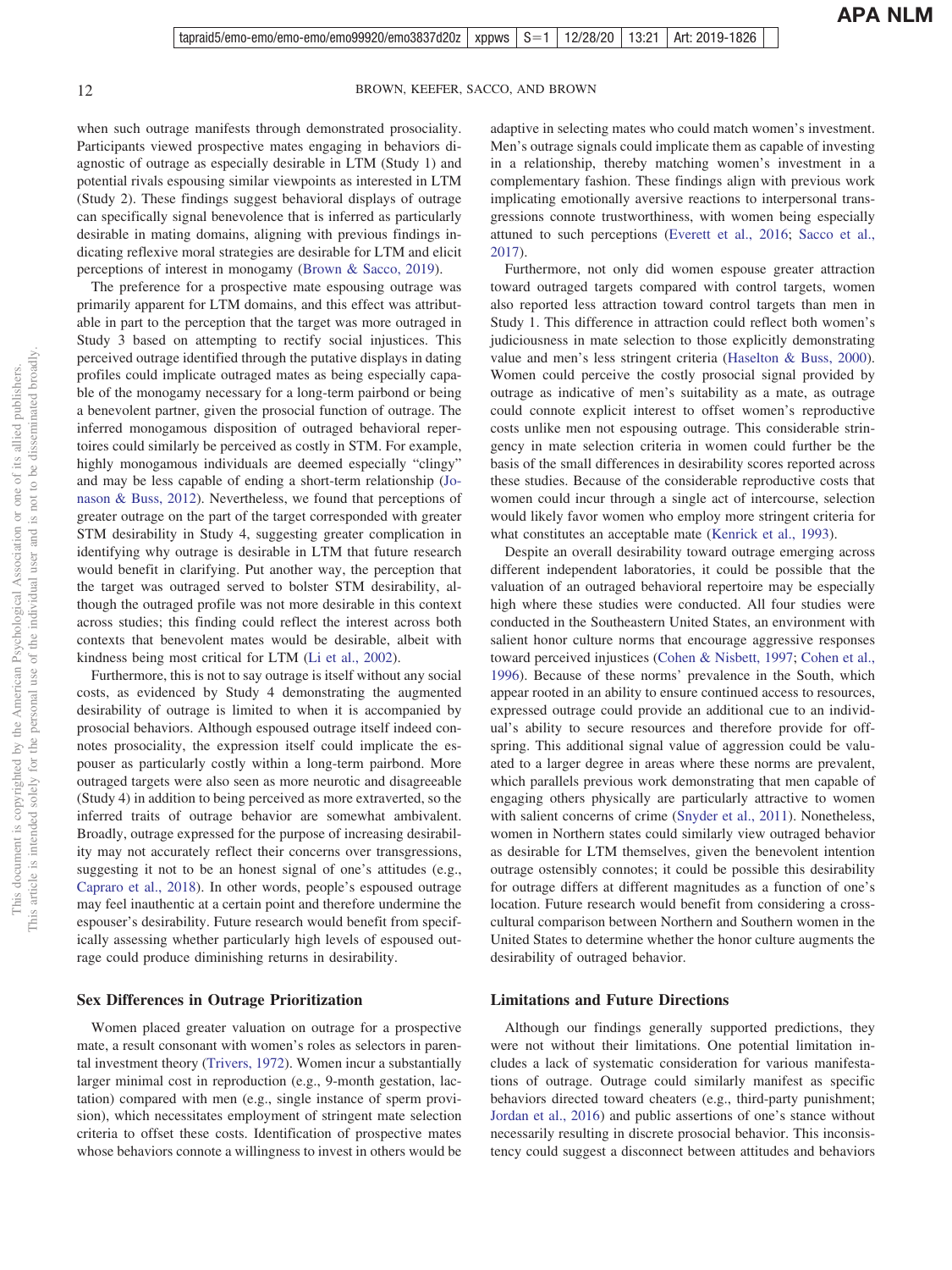**APA NLM**

**AQ:13, 18**

**AQ: 14**

**AQ: 15**

when considering mating goals, which is further evidenced by the results of Study 4. Future research would benefit from considering the interplay between both aspects of outrage more comprehensively. This could include comparing mere expression of outrage and actual behavior within the same study to determine which aspect is more desirable and if one is a more honest signal than the other. Given that outraged behaviors are a more honest signal of prosocial intent, compared with simply espousing an emotional moral stance [\(Van de Vyver & Abrams, 2015\)](#page-15-5), it would seem sensible to predict that outraged behaviors would be more desirable than mere espousal.

The current program of research focused primarily on contextualized preferences that may not account for salient mating interests rooted in environmental cues. Previous research indicates that individuals alter their reproductive goals when they perceive environmental threats that could impede future goal attainment, suggesting preferences for outrage could be contextually sensitive in mating domains [\(Griskevicius et al., 2011;](#page-13-25) [Sacco et al., 2012\)](#page-14-32). One potential direction for future research is to consider contextual mating primes. Participants could read about an explicit STM or LTM experience before indicating their preferences for outraged targets, given that temporally activated mating motives heighten sensitivity toward mating-relevant cues [\(Brown & Sacco, 2018;](#page-12-8) [DiDonato & Jakubiak, 2016\)](#page-13-26). This study could provide experimental evidence for mating motives shaping individuals' outrage preferences. The current findings would suggest LTM-primed individuals prefer outraged targets, particularly women.

One potential caveat of the current program of research is its focus on ideal preferences rather than simultaneously considering the potential influence of mate choices [\(Eastwick & Finkel, 2008\)](#page-13-27). Although mate preferences do reflect actual mate choice [\(Fletcher](#page-13-28) [et al., 2014;](#page-13-28) [Li et al., 2013\)](#page-14-3), it would be important for future studies to have explicit empirical evidence for how espoused outrage specifically predicts choices. A future study could implement speed dating with prospective mates describing themselves as outraged and participants indicating their decision to pursue such mates [\(Finkel & Eastwick, 2008\)](#page-13-29). It would further be important to consider utilizing ipsative scales, with participants selecting AQ: 12 an actual mate (e.g., [Jonason et al., 2012\)](#page-13-30). In extending beyond mere descriptions of potential outrage in hypothetical paradigms, future work could further consider actual emotional expressions of outrage real-world environments. The current research utilized a proxy for outrage through expressions of prosocial behavior to fight perceived injustices that would be amenable to a dating site where viewing an expression of outrage may be less possible than identifying behaviors connoting outrage [\(Van de Vyver & Abrams,](#page-15-5) [2015\)](#page-15-5). Nonetheless, the current program of research remained limited in identifying how the espousal of these emotions predict mate preferences in an actual mating market. A speed dating study could specifically assess participants' interest in prospective mates based on their espousals of outrage.

Although the current program of research specifically addressed the desirability of espoused outrage within mating domains, future research would benefit from considering other relational domains more explicitly. For example, selection of friends nonetheless requires individuals to recognize who would best satisfy one's relational needs, with previous work demonstrating that individuals similarly employ judicious selection criteria for best friends as they do with long- and short-term mates [\(Krems & Conroy-Beam,](#page-14-33) [2020\)](#page-14-33). Friendship selection similarly operates along the recognition of another's prosociality that would enhance the inclusive fitness of group members [\(Eisenbruch et al., 2016;](#page-13-31) [Eisenbruch &](#page-13-32) [Roney, 2020\)](#page-13-32). Future work could implement a social networking paradigm to identify the extent to which participants would like to associate with prospective friends espousing outrage while identifying friend contexts when outrage would be most desirable.

#### **Conclusion**

Moral outrage certainly possesses a powerful signaling function from which individuals can infer another's prosociality in various capacities. The current program of research demonstrates how this signal of prosociality can extend into mating domains, particularly as it relates to contexts in which benevolence is prioritized (i.e., LTM). This work further demonstrated how such a signal is perceived differently by men and women, with future work seeking to understand the full extent of this signal's prosociality in mating domains, which could inform the basis for understanding why someone would want to demonstrate value.

#### **References**

- <span id="page-12-2"></span>Barclay, P. (2010). Altruism as a courtship display: Some effects of third-party generosity on audience perceptions. *British Journal of Psychology*, *101*(1), 123–135. <https://doi.org/10.1348/000712609X435733>
- <span id="page-12-4"></span>Batson, C. D., Kennedy, C. L., Nord, L. A., Stocks, E. L., Fleming, D. Y. A., Marzette, C. M., Lishner, D. A., Hayes, R. E., Kolchinsky, L. M., & Zerger, T. (2007). Anger at unfairness: Is it moral outrage? *European Journal of Social Psychology*, *37*(6), 1272–1285. [https://doi](https://doi.org/10.1002/ejsp.434) [.org/10.1002/ejsp.434](https://doi.org/10.1002/ejsp.434)
- <span id="page-12-10"></span>Botwin, M. D., Buss, D. M., & Shackelford, T. K. (1997). Personality and mate preferences: Five factors in mate selection and marital satisfaction. *Journal of Personality*, *65*(1), 107–136. [https://doi.org/10.1111/j.1467-](https://doi.org/10.1111/j.1467-6494.1997.tb00531.x) [6494.1997.tb00531.x](https://doi.org/10.1111/j.1467-6494.1997.tb00531.x)
- <span id="page-12-0"></span>Brady, W. J., & Crockett, M. J. (2019). How effective is online outrage? *Trends in Cognitive Sciences*, *23*(2), 79 – 80. [https://doi.org/10.1016/j](https://doi.org/10.1016/j.tics.2018.11.004) [.tics.2018.11.004](https://doi.org/10.1016/j.tics.2018.11.004)
- <span id="page-12-1"></span>Brady, W. J., Crockett, M. J., & Van Bavel, J. J. (2020). The MAD model of moral contagion: The role of motivation, attention, and design in the spread of moralized content online. *Perspectives on Psychological Science*, *15*, 978 –1010.
- <span id="page-12-9"></span>Brown, M., Keefer, L. A., & Sacco, D. F. (2020). Relational insecurity heightens sensitivity to limbal rings in partnered women. *Personal Relationships*, *27*(1), 61–75. <https://doi.org/10.1111/pere.12308>
- <span id="page-12-5"></span>Brown, M., & Sacco, D. F. (2017). Unrestricted sociosexuality predicts preferences for extraverted male faces. *Personality and Individual Differences*, *108*, 123–127. <https://doi.org/10.1016/j.paid.2016.12.023>
- <span id="page-12-8"></span>Brown, M., & Sacco, D. F. (2018). Put a (limbal) ring on it: Women perceive men's limbal rings as a health cue in short-term mating domains. Personality and Social Psychology Bulletin, 44(1), 80-91. <https://doi.org/10.1177/0146167217733072>
- <span id="page-12-7"></span>Brown, M., & Sacco, D. F. (2019). Is pulling the lever sexy? Deontology as a downstream long-term mating cue. *Journal of Social and Personal Relationships*, *36*(3), 957–976. [https://doi.org/10.1177/026540](https://doi.org/10.1177/0265407517749331) [7517749331](https://doi.org/10.1177/0265407517749331)
- <span id="page-12-6"></span>Brown, M., Sacco, D. F., & Medlin, M. M. (2019). Sociosexual attitudes differentially predict men and women's preferences for agreeable male faces. *Personality and Individual Differences*, *141*, 248 –251. [https://doi](https://doi.org/10.1016/j.paid.2019.01.027) [.org/10.1016/j.paid.2019.01.027](https://doi.org/10.1016/j.paid.2019.01.027)
- <span id="page-12-3"></span>Buss, D. M., & Schmitt, D. P. (1993). Sexual strategies theory: An evolutionary perspective on human mating. *Psychological Review*, *100*(2), 204 –232. <https://doi.org/10.1037/0033-295X.100.2.204>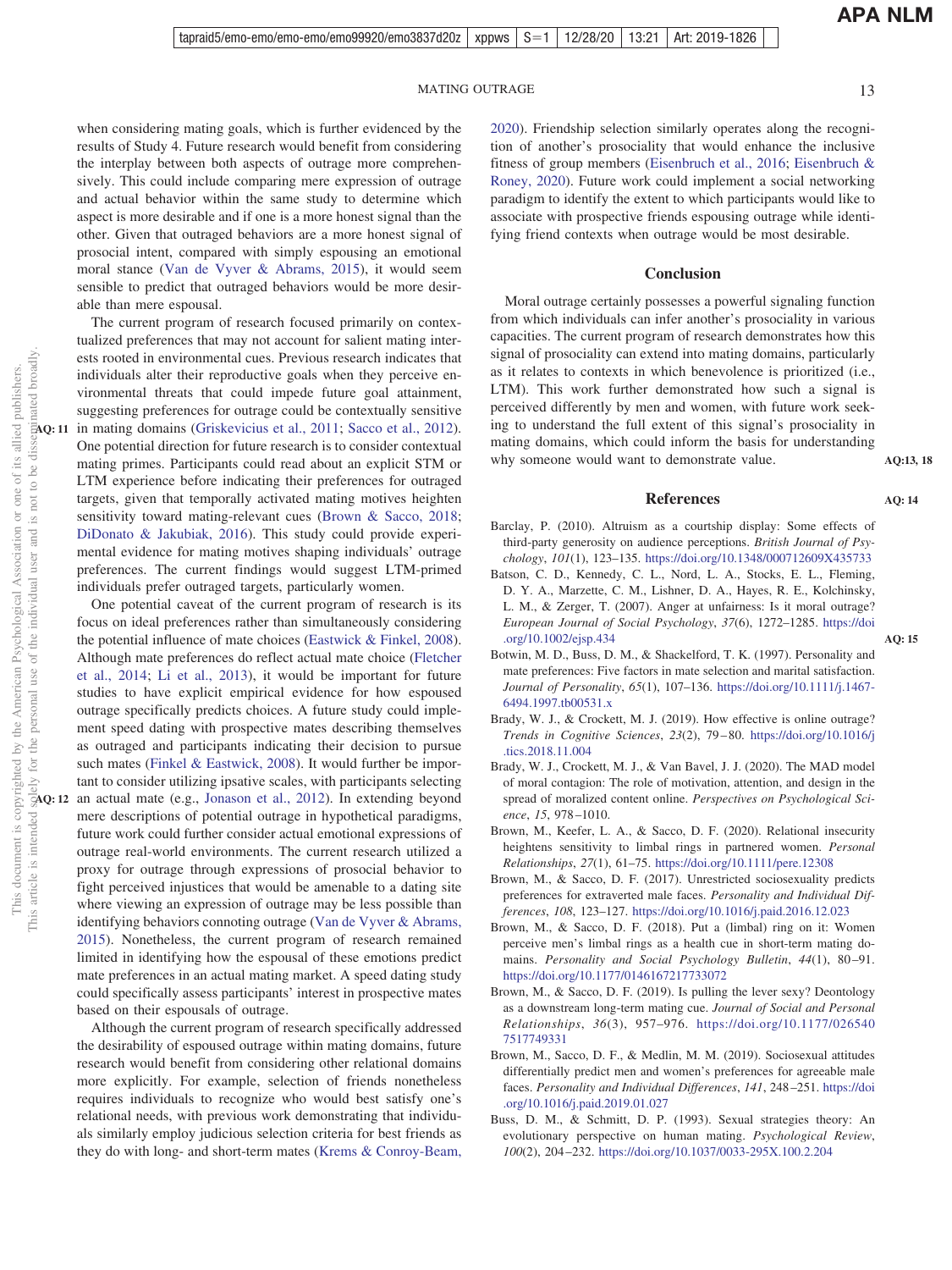**AQ: 16**

<span id="page-13-24"></span>This document is copyrighted by the American Psychological Association or one of its allied publishers. This article is intended solely for the personal use of the individual user and is not to be disseminated broadly.

<span id="page-13-32"></span><span id="page-13-31"></span>This article is intended solely for the personal use of the individual user and copyrighted by the American Psychological

<span id="page-13-29"></span><span id="page-13-28"></span><span id="page-13-25"></span><span id="page-13-18"></span><span id="page-13-17"></span><span id="page-13-13"></span><span id="page-13-7"></span>This document is

<span id="page-13-27"></span><span id="page-13-26"></span> $\rm \tilde{o}$ Š.

Association

<span id="page-13-12"></span>not to be disseminated broadly one of its allied publishers.

- 14 BROWN, KEEFER, SACCO, AND BROWN
- <span id="page-13-20"></span>Capraro, V., Sippel, J., Zhao, B., Hornischer, L., Savary, M., Terzopoulou, Z., Faucher, P., & Griffioen, S. F. (2018). People making deontological judgments in the Trapdoor dilemma are perceived to be more prosocial in economic games than they actually are. *PLoS ONE*, *13*(10), e0205066. <https://doi.org/10.1371/journal.pone.0205066>
- <span id="page-13-23"></span><span id="page-13-21"></span>Cheng, J. T., Tracy, J. L., & Henrich, J. (2010). Pride, personality, and the evolutionary foundations of human social status. *Evolution and Human Behavior*, *31*(5), 334 –347. [https://doi.org/10.1016/j.evolhumbehav.2010](https://doi.org/10.1016/j.evolhumbehav.2010.02.004) [.02.004](https://doi.org/10.1016/j.evolhumbehav.2010.02.004)
	- Cohen, D., & Nisbett, R. E. (1997). Field experiments examining the culture of honor: The role of institutions in perpetuating norms about violence. *Personality and Social Psychology Bulletin*, *23*(11), 1188 – 1199. <https://doi.org/10.1177/01461672972311006>
	- Cohen, D., Nisbett, R. E., Bowdle, B. F., & Schwarz, N. (1996). Insult, aggression, and the southern culture of honor: An "experimental ethnography." *Journal of Personality and Social Psychology*, *70*(5), 945– 960. <https://doi.org/10.1037/0022-3514.70.5.945>
	- Conway, P., & Gawronski, B. (2013). Deontological and utilitarian inclinations in moral decision making: A process dissociation approach. *Journal of Personality and Social Psychology*, *104*(2), 216 –235. [https://](https://doi.org/10.1037/a0031021) [doi.org/10.1037/a0031021](https://doi.org/10.1037/a0031021)
	- DiDonato, T. E., & Jakubiak, B. K. (2016). Strategically funny: Romantic motives affect humor style in relationship initiation. *Europe's Journal of Psychology*, *12*(3), 390 – 405. <https://doi.org/10.5964/ejop.v12i3.1105>
	- Eastwick, P. W., & Finkel, E. J. (2008). Sex differences in mate preferences revisited: Do people know what they initially desire in a romantic partner? *Journal of Personality and Social Psychology*, *94*(2), 245–264. <https://doi.org/10.1037/0022-3514.94.2.245>
	- Eisenbruch, A. B., Grillot, R. L., Maestripieri, D., & Roney, J. R. (2016). Evidence of partner choice heuristics in a one-shot bargaining game. *Evolution and Human Behavior*, *37*(6), 429 – 439. [https://doi.org/10](https://doi.org/10.1016/j.evolhumbehav.2016.04.002) [.1016/j.evolhumbehav.2016.04.002](https://doi.org/10.1016/j.evolhumbehav.2016.04.002)
	- Eisenbruch, A., & Roney, J. (2020). Social taste buds: Evidence of evolved same-sex friend preferences from a policy-capturing study. *Evolutionary Psychological Science*, *6*(6), 195–206. [https://doi.org/10.1007/s40806-](https://doi.org/10.1007/s40806-019-00218-9) [019-00218-9](https://doi.org/10.1007/s40806-019-00218-9)
	- Everett, J. A. C., Pizarro, D. A., & Crockett, M. J. (2016). Inference of trustworthiness from intuitive moral judgments. *Journal of Experimental Psychology: General*, *145*(6), 772–787. [https://doi.org/10.1037/](https://doi.org/10.1037/xge0000165) [xge0000165](https://doi.org/10.1037/xge0000165)
	- Figueredo, A. J., Sefcek, J. A., & Jones, D. N. (2006). The ideal romantic partner personality. *Personality and Individual Differences*, *41*, 431– 441. <https://doi.org/10.1016/j.paid.2006.02.004>
	- Finkel, E. J., & Eastwick, P. W. (2008). Speed-dating. *Current Directions in Psychological Science*, *17*(3), 193–197. [https://doi.org/10.1111/j](https://doi.org/10.1111/j.1467-8721.2008.00573.x) [.1467-8721.2008.00573.x](https://doi.org/10.1111/j.1467-8721.2008.00573.x)
	- Fletcher, G. J., Kerr, P. S., Li, N. P., & Valentine, K. A. (2014). Predicting romantic interest and decisions in the very early stages of mate selection: Standards, accuracy, and sex differences. *Personality and Social Psychology Bulletin*, *40*(4), 540 –550. [https://doi.org/10.1177/014616](https://doi.org/10.1177/0146167213519481) [7213519481](https://doi.org/10.1177/0146167213519481)
	- Frederick, D. A., & Haselton, M. G. (2007). Why is muscularity sexy? Tests of the fitness indicator hypothesis. *Personality and Social Psychology Bulletin*, *33*(8), 1167–1183. [https://doi.org/10.1177/014616](https://doi.org/10.1177/0146167207303022) [7207303022](https://doi.org/10.1177/0146167207303022)
	- Gosling, S. D., Rentfrow, P. J., & Swann, W. B., Jr. (2003). A very brief measure of the Big-Five personality domains. *Journal of Research in Personality*, *37*(6), 504 –528. [https://doi.org/10.1016/S0092-6566\(03\)](https://doi.org/10.1016/S0092-6566%2803%2900046-1) [00046-1](https://doi.org/10.1016/S0092-6566%2803%2900046-1)
	- Griskevicius, V., Delton, A. W., Robertson, T. E., & Tybur, J. M. (2011). Environmental contingency in life history strategies: The influence of mortality and socioeconomic status on reproductive timing. *Journal of Personality and Social Psychology*, *100*, 241–254.
- <span id="page-13-4"></span>Griskevicius, V., Tybur, J. M., Sundie, J. M., Cialdini, R. B., Miller, G. F., & Kenrick, D. T. (2007). Blatant benevolence and conspicuous consumption: When romantic motives elicit strategic costly signals. *Journal of Personality and Social Psychology*, *93*(1), 85–102. [https://doi.org/10](https://doi.org/10.1037/0022-3514.93.1.85) [.1037/0022-3514.93.1.85](https://doi.org/10.1037/0022-3514.93.1.85)
- <span id="page-13-3"></span>Griskevicius, V., Tybur, J. M., & Van den Bergh, B. (2010). Going green to be seen: Status, reputation, and conspicuous conservation. *Journal of Personality and Social Psychology*, *98*(3), 392– 404. [https://doi.org/10](https://doi.org/10.1037/a0017346) [.1037/a0017346](https://doi.org/10.1037/a0017346)
- <span id="page-13-1"></span>Guadagno, R. E., Okdie, B. M., & Kruse, S. A. (2012). Dating deception: Gender, online dating, and exaggerated self-presentation. *Computers in Human Behavior*, *28*(2), 642– 647. [https://doi.org/10.1016/j.chb.2011.11](https://doi.org/10.1016/j.chb.2011.11.010) [.010](https://doi.org/10.1016/j.chb.2011.11.010)
- <span id="page-13-22"></span>Habashi, M. M., Graziano, W. G., & Hoover, A. E. (2016). Searching for the prosocial personality: A Big Five approach to linking personality and prosocial behavior. *Personality and Social Psychology Bulletin*, *42*(9), 1177–1192. <https://doi.org/10.1177/0146167216652859>
- <span id="page-13-15"></span>Haselton, M. G., & Buss, D. M. (2000). Error management theory: A new perspective on biases in cross-sex mind reading. *Journal of Personality and Social Psychology*, *78*(1), 81–91. [https://doi.org/10.1037/0022-3514](https://doi.org/10.1037/0022-3514.78.1.81) [.78.1.81](https://doi.org/10.1037/0022-3514.78.1.81)
- <span id="page-13-10"></span>Heiphetz, L., Strohminger, N., Gelman, S. A., & Young, L. L. (2018). Who am I? The role of moral beliefs in children's and adults' understanding of identity. *Journal of Experimental Social Psychology*, *78*, 210 –219. <https://doi.org/10.1016/j.jesp.2018.03.007>
- <span id="page-13-11"></span>Heiphetz, L., Strohminger, N., & Young, L. L. (2017). The role of moral beliefs, memories, and preferences in representations of identity. *Cognitive Science*, *41*(3), 744 –767. <https://doi.org/10.1111/cogs.12354>
- <span id="page-13-14"></span>Iredale, W., Van Vugt, M., & Dunbar, R. (2008). Showing off in humans: Male generosity as a mating signal. *Evolutionary Psychology*, *6*(3), 386 –392. <https://doi.org/10.1177/147470490800600302>
- <span id="page-13-8"></span>Jonason, P. K., & Buss, D. M. (2012). Avoiding entangling commitments: Tactics for implementing a short-term mating strategy. *Personality and Individual Differences*, *52*, 606 – 610. [https://doi.org/10.1016/j.paid](https://doi.org/10.1016/j.paid.2011.12.015) [.2011.12.015](https://doi.org/10.1016/j.paid.2011.12.015)
- <span id="page-13-16"></span>Jonason, P. K., Garcia, J. R., Webster, G. D., Li, N. P., & Fisher, H. E. (2015). Relationship dealbreakers: Traits people avoid in potential mates. *Personality and Social Psychology Bulletin*, *41*(12), 1697–1711. <https://doi.org/10.1177/0146167215609064>
- <span id="page-13-9"></span>Jonason, P. K., Li, N. P., & Madson, L. (2012). It's not all about the Benjamins: Understanding preferences for mates with resources. *Personality and Individual Differences*, *52*, 306 –310. [https://doi.org/10](https://doi.org/10.1016/j.paid.2011.10.032) [.1016/j.paid.2011.10.032](https://doi.org/10.1016/j.paid.2011.10.032)
- <span id="page-13-30"></span>Jonason, P. K., Luevano, V. X., & Adams, H. M. (2012). How the Dark Triad traits predict relationship choices. *Personality and Individual Differences*, *53*, 180 –184.
- <span id="page-13-6"></span>Jonason, P. K., Raulston, T., & Rotolo, A. (2012). More than just a pretty face and a hot body: Multiple cues in mate-choice. *The Journal of Social Psychology*, *152*(2), 174 –184. [https://doi.org/10.1080/00224545.2011](https://doi.org/10.1080/00224545.2011.586654) [.586654](https://doi.org/10.1080/00224545.2011.586654)
- <span id="page-13-19"></span>Jonason, P. K., Valentine, K. A., Li, N. P., & Harbeson, C. L. (2011). Mate-selection and the Dark Triad: Facilitating a short-term mating strategy and creating a volatile environment. *Personality and Individual Differences*, *51*, 759 –763. <https://doi.org/10.1016/j.paid.2011.06.025>
- <span id="page-13-0"></span>Jordan, J. J., Hoffman, M., Bloom, P., & Rand, D. G. (2016). Third-party punishment as a costly signal of trustworthiness. *Nature*, *530*(7591), 473– 476. <https://doi.org/10.1038/nature16981>
- <span id="page-13-5"></span>Jordan, J. J., Hoffman, M., Nowak, M. A., & Rand, D. G. (2016). Uncalculating cooperation is used to signal trustworthiness. *Proceedings of the National Academy of Sciences of the United States of America*, *113*(31), 8658 – 8663. <https://doi.org/10.1073/pnas.1601280113>
- <span id="page-13-2"></span>Jordan, J. J., McAuliffe, K., & Rand, D. (2016). The effects of endowment size and strategy method on third party punishment. *Experimental Economics*, *19*(4), 741–763. <https://doi.org/10.1007/s10683-015-9466-8>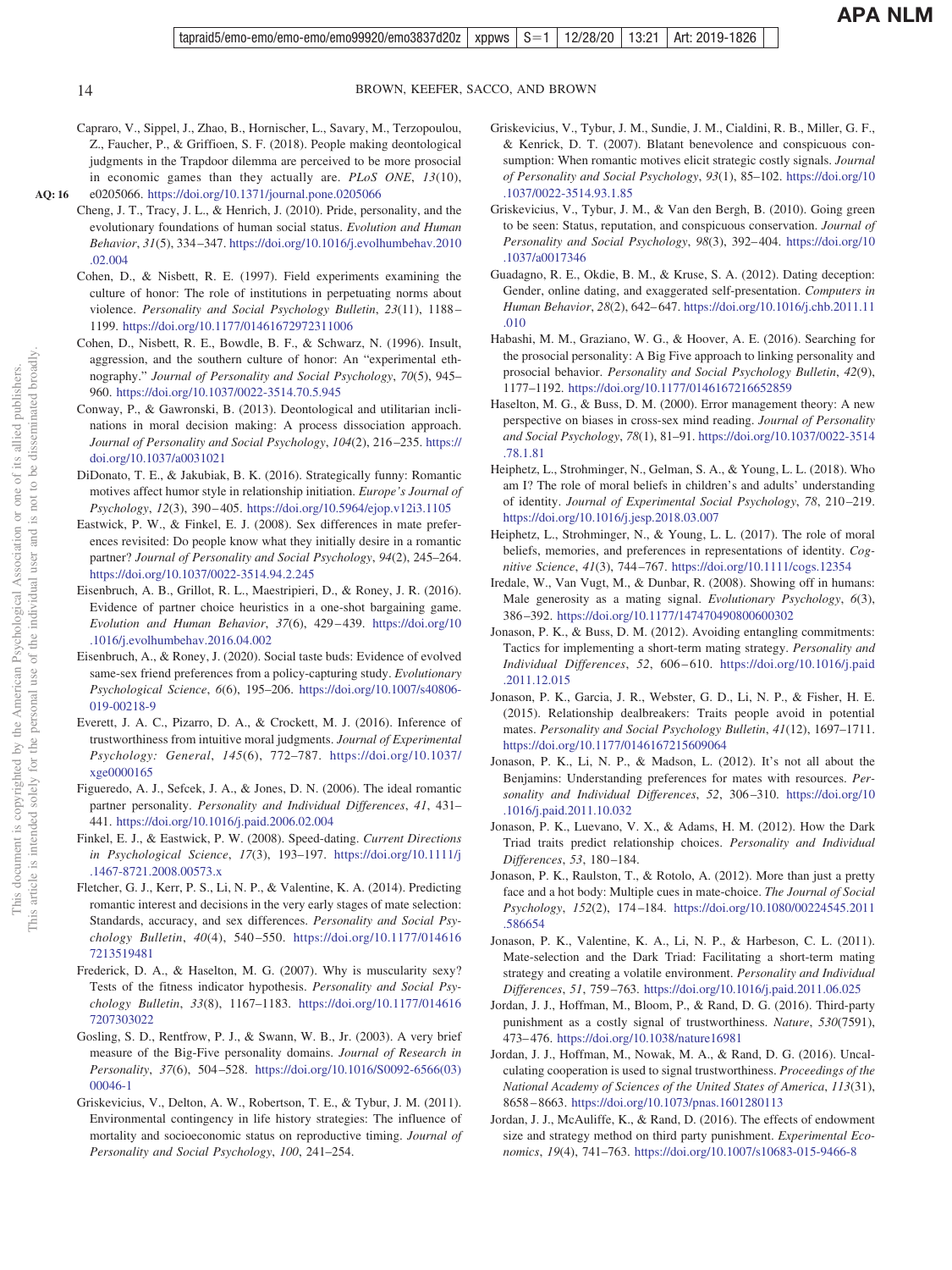- <span id="page-14-0"></span>Jordan, J., & Rand, D. (2019, March 30). Are you 'virtue signaling'? Probably. But that doesn't mean your outrage is inauthentic. *The New York Times*. [https://www.nytimes.com/2019/03/30/opinion/sunday/](https://www.nytimes.com/2019/03/30/opinion/sunday/virtue-signaling.html) [virtue-signaling.html](https://www.nytimes.com/2019/03/30/opinion/sunday/virtue-signaling.html)
- <span id="page-14-1"></span>Jordan, J. J., & Rand, D. (2020). Signaling when no one is watching: A reputation heuristics account of outrage and punishment in one-shot anonymous interactions. *Journal of Personality and Social Psychology*, *118*(1), 57– 88. <https://doi.org/10.1037/pspi0000186>
- <span id="page-14-11"></span>Kenrick, D. T., Groth, G. E., Trost, M. R., & Sadalla, E. K. (1993). Integrating evolutionary and social exchange perspectives on relationships: Effects of gender, self-appraisal, and involvement level on mate selection criteria. *Journal of Personality and Social Psychology*, *64*(6), 951–969. <https://doi.org/10.1037/0022-3514.64.6.951>
- <span id="page-14-25"></span>Kline, P. (2000). *Handbook of psychological testing*. Routledge.
- <span id="page-14-9"></span>Krebs, D. L. (2008). Morality: An evolutionary account. *Perspectives on Psychological Science*, *3*(3), 149 –172. [https://doi.org/10.1111/j.1745-](https://doi.org/10.1111/j.1745-6924.2008.00072.x) [6924.2008.00072.x](https://doi.org/10.1111/j.1745-6924.2008.00072.x)
- <span id="page-14-33"></span>Krems, J. A., & Conroy-Beam, D. (2020). First tests of Euclidean preference integration in friendship: Euclidean friend value and power of choice on the friend market. *Evolution and Human Behavior*, *41*(3), 188 –198. <https://doi.org/10.1016/j.evolhumbehav.2020.02.003>
- <span id="page-14-8"></span>Kurzban, R., DeScioli, P., & O'Brien, E. (2007). Audience effects on moralistic punishment. *Evolution and Human Behavior*, *28*(2), 75– 84. <https://doi.org/10.1016/j.evolhumbehav.2006.06.001>
- <span id="page-14-18"></span>Lakens, D. (2016). *Why you don't need to adjust your alpha level for all tests you'll do in your lifetime. The 20% Statistician*. Retrieved from [http://daniellakens.blogspot.com/2016/02/why-you-dont-need-to-adjust](http://daniellakens.blogspot.com/2016/02/why-you-dont-need-to-adjust-you-alpha.html)[you-alpha.html](http://daniellakens.blogspot.com/2016/02/why-you-dont-need-to-adjust-you-alpha.html)
- <span id="page-14-2"></span>Li, N. P., Bailey, J. M., Kenrick, D. T., & Linsenmeier, J. A. (2002). The necessities and luxuries of mate preferences: Testing the tradeoffs. *Journal of Personality and Social Psychology*, *82*(6), 947–955. [https://](https://doi.org/10.1037/0022-3514.82.6.947) [doi.org/10.1037/0022-3514.82.6.947](https://doi.org/10.1037/0022-3514.82.6.947)
- <span id="page-14-12"></span>Li, N. P., & Kenrick, D. T. (2006). Sex similarities and differences in preferences for short-term mates: What, whether, and why. *Journal of Personality and Social Psychology*, *90*(3), 468 – 489. [https://doi.org/10](https://doi.org/10.1037/0022-3514.90.3.468) [.1037/0022-3514.90.3.468](https://doi.org/10.1037/0022-3514.90.3.468)
- <span id="page-14-3"></span>Li, N. P., Yong, J. C., Tov, W., Sng, O., Fletcher, G. J., Valentine, K. A.,
- Jiang, Y. F., & Balliet, D. (2013). Mate preferences do predict attraction and choices in the early stages of mate selection. *Journal of Personality and Social Psychology*, *105*(5), 757–776. [https://doi.org/10.1037/](https://doi.org/10.1037/a0033777) [a0033777](https://doi.org/10.1037/a0033777)
- <span id="page-14-6"></span>Li, Y. J., Cohen, A. B., Weeden, J., & Kenrick, D. T. (2010). Mating competitors increase religious beliefs. *Journal of Experimental Social Psychology*, *46*(2), 428 – 431. <https://doi.org/10.1016/j.jesp.2009.10.017>
- <span id="page-14-30"></span>Lukaszewski, A. W., Lewis, D. M., Durkee, P. K., Sell, A. N., Sznycer, D., & Buss, D. M. (in press). An adaptationist framework for personality science. *European Journal of Personality*.
- <span id="page-14-4"></span>Lukaszewski, A. W., & Roney, J. R. (2010). Kind toward whom? Mate preferences for personality traits are target specific. *Evolution and Human Behavior*, *31*(1), 29 –38. [https://doi.org/10.1016/j.evolhumbehav](https://doi.org/10.1016/j.evolhumbehav.2009.06.008) [.2009.06.008](https://doi.org/10.1016/j.evolhumbehav.2009.06.008)
- <span id="page-14-7"></span>Makhanova, A., McNulty, J. K., & Maner, J. K. (2017). Relative physical position as an impression-management strategy: Sex differences in its use and implications. *Psychological Science*, *28*(5), 567–577. [https://doi](https://doi.org/10.1177/0956797616688885) [.org/10.1177/0956797616688885](https://doi.org/10.1177/0956797616688885)
- <span id="page-14-19"></span>Maner, J. K., Gailliot, M. T., Rouby, D. A., & Miller, S. L. (2007). Can't take my eyes off you: Attentional adhesion to mates and rivals. *Journal of Personality and Social Psychology*, *93*(3), 389 – 401. [https://doi.org/](https://doi.org/10.1037/0022-3514.93.3.389) [10.1037/0022-3514.93.3.389](https://doi.org/10.1037/0022-3514.93.3.389)
- <span id="page-14-15"></span>Minear, M., & Park, D. C. (2004). A lifespan database of adult facial stimuli. *Behavior Research Methods, Instruments, & Computers*, *36*, 630 – 633.
- <span id="page-14-24"></span>Montoya, R. M., Faiella, C. M., Lynch, B. P., Thomas, S., & Deluca, H. K. (2015). Further exploring the relation between uncertainty and attraction. *Psychologia*, *58*(2), 84 –97. <https://doi.org/10.2117/psysoc.2015.84>
- <span id="page-14-28"></span>Montoya, R. M., & Horton, R. S. (2014). A two-dimensional model for the study of interpersonal attraction. *Personality and Social Psychology Review*, *18*(1), 59 – 86. <https://doi.org/10.1177/1088868313501887>
- <span id="page-14-22"></span>Montoya, R. M., & Insko, C. A. (2008). Toward a more complete understanding of the reciprocity of liking effect. *European Journal of Social Psychology*, *38*(3), 477– 498. <https://doi.org/10.1002/ejsp.431>
- <span id="page-14-17"></span>Montoya, R. M., Kershaw, C., & Prosser, J. L. (2018). A meta-analytic investigation of the relation between interpersonal attraction and enacted behavior. *Psychological Bulletin*, *144*(7), 673–709. [https://doi.org/10](https://doi.org/10.1037/bul0000148) [.1037/bul0000148](https://doi.org/10.1037/bul0000148)
- <span id="page-14-29"></span>Montoya, R. M., & Sloat, N. T. (2019). People do not always act as positively as they feel: Evidence of affiliation suppression. *International Review of Social Psychology*, *32*(1), 9. <https://doi.org/10.5334/irsp.202>
- <span id="page-14-16"></span>O'Mara, E. M., Jackson, L. E., Batson, C. D., & Gaertner, L. (2011). Will moral outrage stand up? Distinguishing among emotional reactions to a moral violation. *European Journal of Social Psychology*, *41*(2), 173– 179. <https://doi.org/10.1002/ejsp.754>
- <span id="page-14-10"></span>Pedersen, E. J., Kurzban, R., & McCullough, M. E. (2013). Do humans really punish altruistically? A closer look. *Proceedings of the Royal Society B: Biological Sciences*, *280*(1758), 20122723. [https://doi.org/10](https://doi.org/10.1098/rspb.2012.2723) [.1098/rspb.2012.2723](https://doi.org/10.1098/rspb.2012.2723)
- <span id="page-14-26"></span>Rempel, J. K., Holmes, J. G., & Zanna, M. P. (1985). Trust in close relationships. *Journal of Personality and Social Psychology*, *49*(1), 95–112. <https://doi.org/10.1037/0022-3514.49.1.95>
- <span id="page-14-13"></span>Rom, S. C., Weiss, A., & Conway, P. (2017). Judging those who judge: Perceivers infer the roles of affect and cognition underpinning others' moral dilemma responses. *Journal of Experimental Social Psychology*, *69*, 44 –58.
- <span id="page-14-27"></span>Rosseel, Y. (2012). Lavaan: An R package for structural equation modeling and more. Version 0.5–12 (BETA). *Journal of Statistical Software*, *48*(2), 1–36. <https://doi.org/10.18637/jss.v048.i02>
- <span id="page-14-5"></span>Rothschild, Z. K., & Keefer, L. A. (2017). A cleansing fire: Moral outrage alleviates guild and buffers threats to one's moral identity. *Motivation and Emotion*, *41*(2), 209 –229. [https://doi.org/10.1007/s11031-017-](https://doi.org/10.1007/s11031-017-9601-2) [9601-2](https://doi.org/10.1007/s11031-017-9601-2)
- <span id="page-14-31"></span>Sacco, D. F., & Brown, M. (2018). Preferences for facially communicated big five personality traits and their relation to self-reported big five personality. *Personality and Individual Differences*, *134*, 195–200. <https://doi.org/10.1016/j.paid.2018.06.024>
- <span id="page-14-14"></span>Sacco, D. F., Brown, M., Lustgraaf, C. J., & Hugenberg, K. (2017). The adaptive utility of deontology: Deontological moral decision-making fosters perceptions of trust and likeability. *Evolutionary Psychological Science*, *3*(2), 125–132. <https://doi.org/10.1007/s40806-016-0080-6>
- <span id="page-14-20"></span>Sacco, D. F., Hugenberg, K., & Sefcek, J. A. (2009). Sociosexuality and face perception: Unrestricted sexual orientation facilitates sensitivity to female facial cues. *Personality and Individual Differences*, *47*, 777–782. <https://doi.org/10.1016/j.paid.2009.06.021>
- <span id="page-14-32"></span>Sacco, D. F., Young, S. G., Brown, C. M., Bernstein, M. J., & Hugenberg, K. (2012). Social exclusion and female mating behavior: Rejected women show strategic enhancement of short-term mating interest. *Evolutionary Psychology*, *10*(3), 573–587. [https://doi.org/10.1177/](https://doi.org/10.1177/147470491201000313) [147470491201000313](https://doi.org/10.1177/147470491201000313)
- <span id="page-14-21"></span>Schmitt, D. P. (2003). Universal sex differences in the desire for sexual variety: Tests from 52 nations, 6 continents, and 13 islands. *Journal of Personality and Social Psychology*, *85*(1), 85–104. [https://doi.org/10](https://doi.org/10.1037/0022-3514.85.1.85) [.1037/0022-3514.85.1.85](https://doi.org/10.1037/0022-3514.85.1.85)
- <span id="page-14-23"></span>Schmitt, D. P., & Shackelford, T. K. (2008). Big five traits related to short-term mating: From personality to promiscuity across 46 nations. *Evolutionary Psychology*, *6*(2), 246 –282. [https://doi.org/10.1177/](https://doi.org/10.1177/147470490800600204) [147470490800600204](https://doi.org/10.1177/147470490800600204)